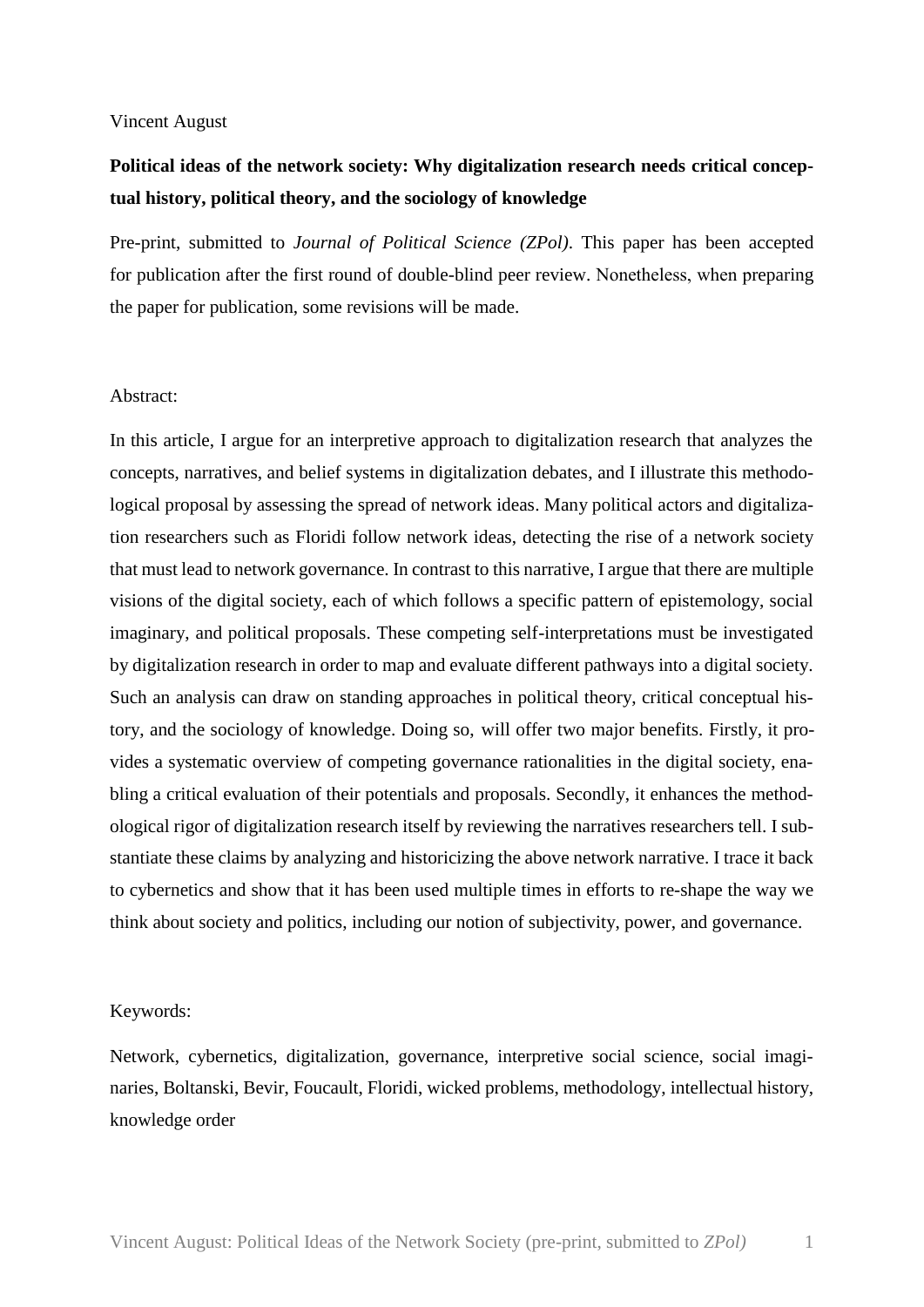Digitalization is permeated with divergent visions of social regulation, including assumptions on the fabric of the social world, the forms of subjectivity we can or must take, and the supposed role of political institutions. This starts with early self-descriptions of Internet pioneers who attacked political sovereignty in both its monarchic tradition and its modern version of representative democracy. David D. Clark (1992, p. 19), for instance, famously refused political sovereignty when proclaiming that "we reject kings, presidents and voting" as "we believe in rough consensus and running code." Clark justified his rejection of political jurisdiction over the Internet with reference to technology itself. As the Internet is a decentralized and deterritorialized point-to-point network of peers, it relies on self-regulation and must be kept free from centralized governance, which – in the view of Internet pioneers – meant representative democratic institutions (Pohle and Thiel 2019, p. 60).

Despite the strong political commitments in these calls, digitalization research has barely started to investigate the social imaginaries and political ideas present in the discourse on the digital transformation. After the early phase was dominated by utopian and dystopian narratives, digitalization research in the social sciences has shifted towards sophisticated empirical analysis (Borucki et al. 2020). Discussing the impact of digital technologies on democratic participation yielded ambivalent results and disqualified many utopian and dystopian visions. Investigating the impact of democratic institutions on digitalization, on the other hand, showed that development and social functioning of digital technology depends on the legal frameworks set by politics.<sup>1</sup> Kaufmann and Jeandesboz (2017) and Berg et al. (2020) have therefore argued to think of the "digital constellation" in terms of its affordance for *divergent* political pathways.

In this article, I argue that a systematic and historical analysis of the concepts, narratives, and belief systems at play is crucial to understand this contingent relationship of digitalization and governance. Traditionally the domain of political theory, critical conceptual history, and the sociology of knowledge, incorporating their analytical perspective into digitalization research promises major advances in two areas. On the one hand, analyzing the concepts, narratives, and belief systems will provide an *overview of the competing visions of a network society* we encounter in political debates. By historicizing these visions, we can denaturalize the rationalities for proposed governance arrangements and unlock the rich experience we have with many of them. On the other hand, a critical conceptual analysis of the metaphors and narratives in digitalization debates will also enhance the *methodological rigor of digitalization research itself*.

<sup>&</sup>lt;sup>1</sup> In this direction, the imaginaries concept has sometimes been applied. Very recently, a *Media & Society* special issue analyzed how imaginaries of the future influence the making of digital technologies (Mager and Katzenbach 2021).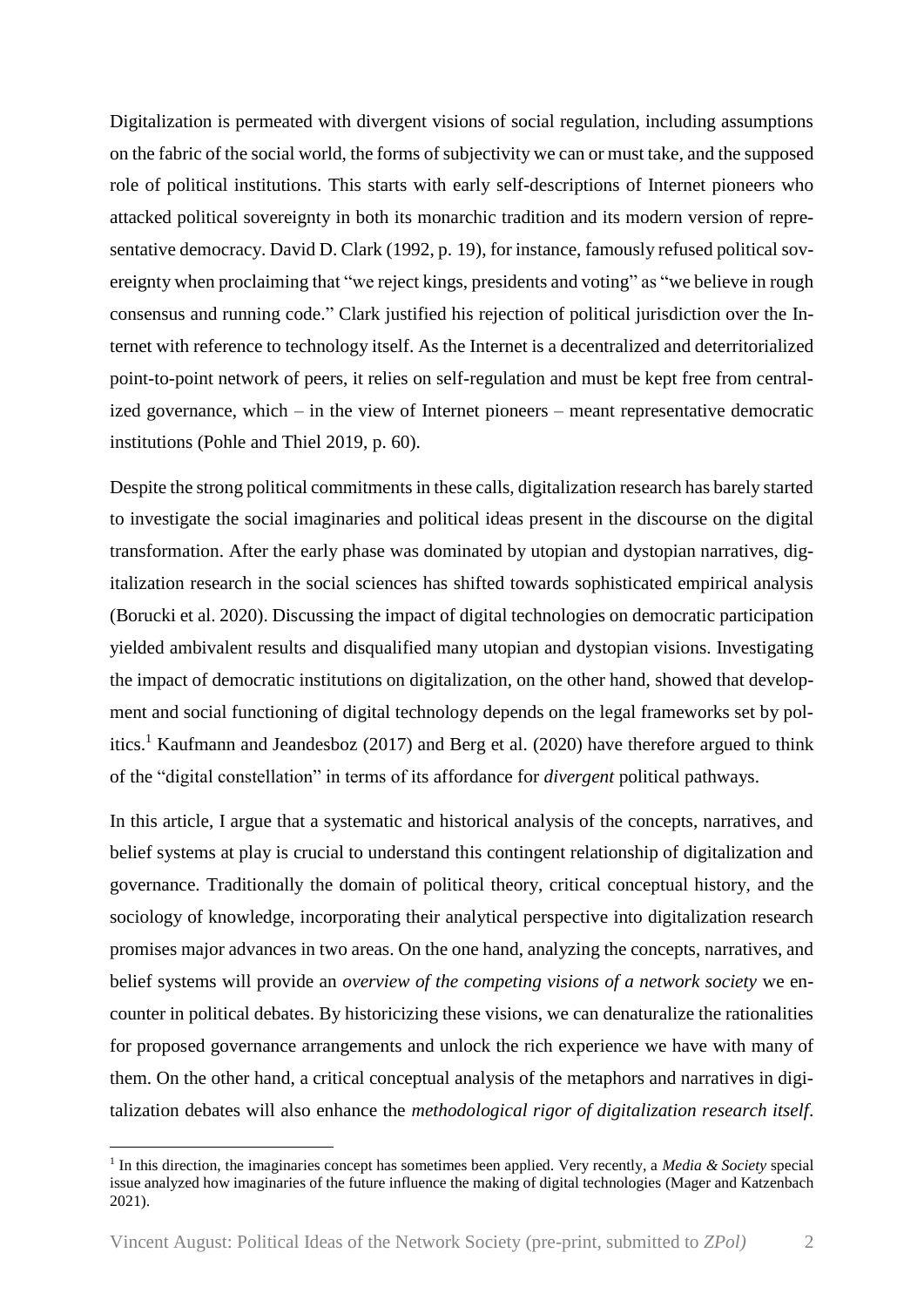While the methods of empirical analysis are advanced, scholars often unconsciously draw on long-standing metaphors and narratives to interpret their data. Critical conceptual analysis will help to reflect these interpretations, thus assuring that the narratives they tell are not simply echoes of the visions they encounter in their field.

To illustrate these arguments, I will engage with the rise of "network ideas", a social and political imaginary that is particularly close to digitalization. In public debate as in digitalization research, it is often argued that the rise of network technologies caused a structural transformation of our society (Castells 2009; Barney 2013), which, in turn, leads political actors and scholars to infer that a "network society" also needs network governance. Legal scholar Thomas Vesting (2018, p. 56), for instance, says the rise of computer networks results in a cultural change "from hierarchical-centralist to a heterarchical-acentric culture" that overcomes representational politics and installs "self-organization in network-like contexts" (p. 162; see Berg et al. 2020, pp. 13–14). Yet with his narrative, Vesting only prolongs earlier demands and diagnoses by organizations such as the OECD (Michalski et al. 2001), political scientists (Sørensen and Torfing 2008b), and influential political consultants (Eggers 2008). All of them claim that for "thriving in the network age […] we need to update our thinking" (Eggers 2008, pp. 27–28).

I argue that this kind of narrative is rooted in a cybernetic imaginary of the world that uses a specific set of technological metaphors to interpret the social and infer suitable governance styles. Cybernetics had been calling for a "new way of thinking" to substitute a representational world view for "more complex" models that would also redefine regulation in terms of networks and systems, information and communication, circulation and codes. After cybernetics developed the conceptual resources, intellectuals and experts deliberately used them in their attempts to re-shape the way we think about society and politics. Neither the network society nor network governance are therefore a direct result of technological artefacts; rather, network technologies and network ideas are separate outcomes of cybernetic reasoning. However, in the social realm, and in politics in particular, other rationalities compete with the network paradigm and its aspiration to shape the future of the digital society.

The article proceeds in two parts. In the first part, I argue for an interpretive approach to digitalization research that analyzes the concepts, narratives, and rationalities employed in debates on digitalization. I briefly explain the interpretive methodology behind such an endeavor and discuss its merits for analyzing governance rationalities and enhancing methodological reflexivity. I also present two examples that digitalization researchers may turn to for applying an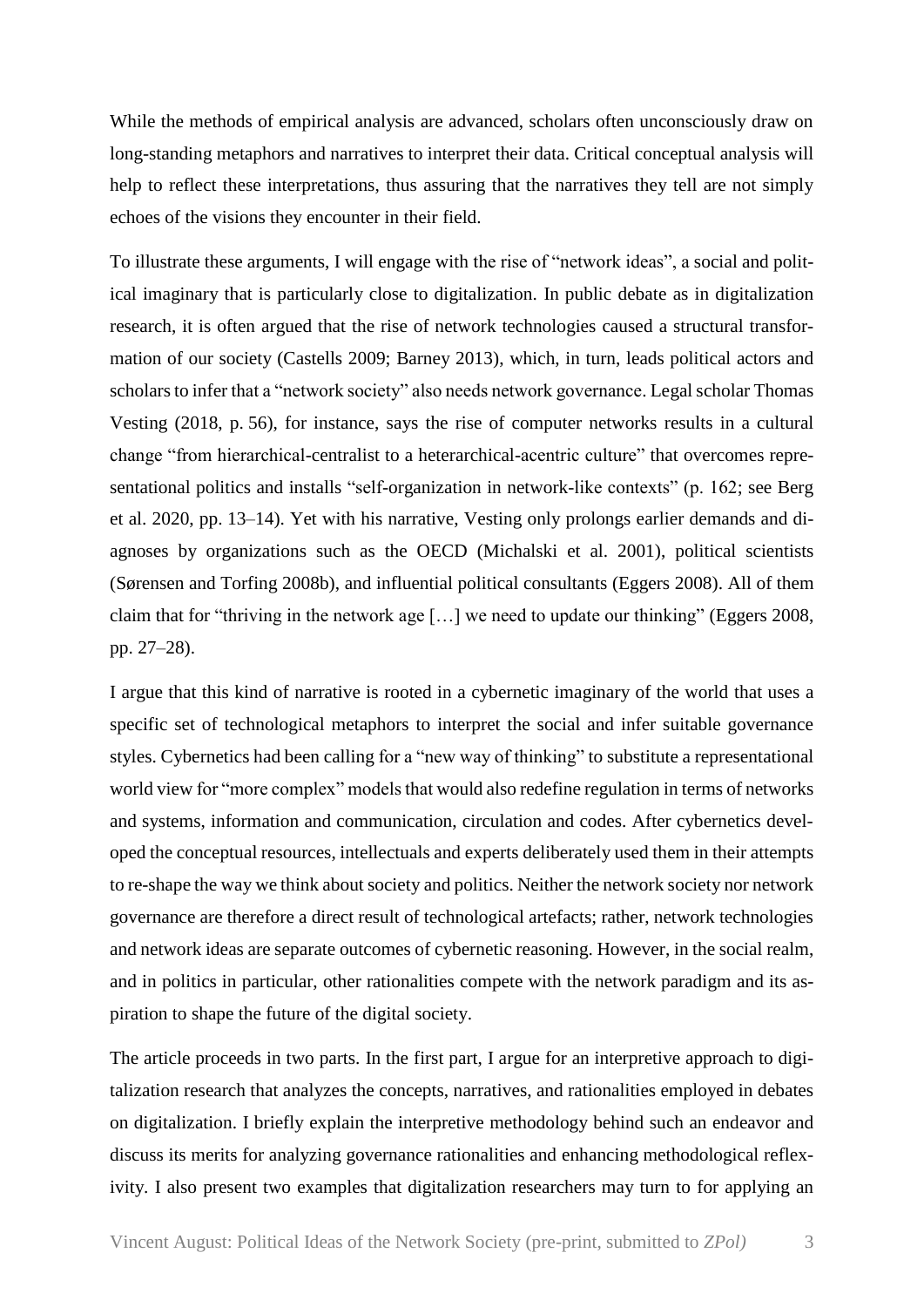interpretive approach, Mark Bevir's "decentered theory of governance" and Boltanski's, Chiapello's, and Thevenot's "pragmatist sociology". In the second part, I then illustrate my methodological proposal by investigating the history, rationality, and consequences of network ideas.

# **1. Introducing an interpretive approach: analyzing concepts, narratives, and belief systems**

Digitalization research can draw on interpretive approaches to map political rationalities, including their social imaginaries and their divergent use of digital technologies. A well-established methodology, interpretive social science argues that social actors co-constitute the social world by interpreting the reality they encounter (e.g. Bevir and Blakely 2018; Rosa 2004; Keller 2013; Fuist  $2020$ ).<sup>2</sup> The core idea is that the way people locate themselves in the world shapes how they perceive events, evaluate the opportunities to interfere, and design political protest, institutions, or reforms. "What is meant by self-interpretation thus is a certain sense of what we are […], of what society is, of what our relations in and towards society are like, and a sense of what truth, time and eternity might be, of what a good life consists in, etc." (Rosa 2004, p. 694).

In short, social actors construe their reality through the practices and institutions they infer from the interpretations they make. In social science, as in neuroscience or psychology, cognitive building blocks of these self-interpretations go under a diversity of names, such as frames or schemes. They "are generative and subjective knowledge structures" that "can contain and process mental representations about the self, culture, abstract concepts, political ideologies, social norms, material entities, meanings of words, or experienced and imagined events etc." (Leyva 2019, p. 252; see also Fuist 2020). In contrast to psychology or neuroscience, however, social science scholars are interested in the social order of knowledge. They investigate (1) the divergent patterns of interpretations, (2) their historical origins and transformation, (3) the negotiations and power struggles among those interpretations, and (4) their practices and consequences in a given realm of a society (Rosa 2004; Keller 2013).

<sup>&</sup>lt;sup>2</sup> The interpretive methodology is not limited to a narrow set of methods. While often associated with discourse analyzes and participant observations, other qualitative and, indeed, quantitative methods can be applied.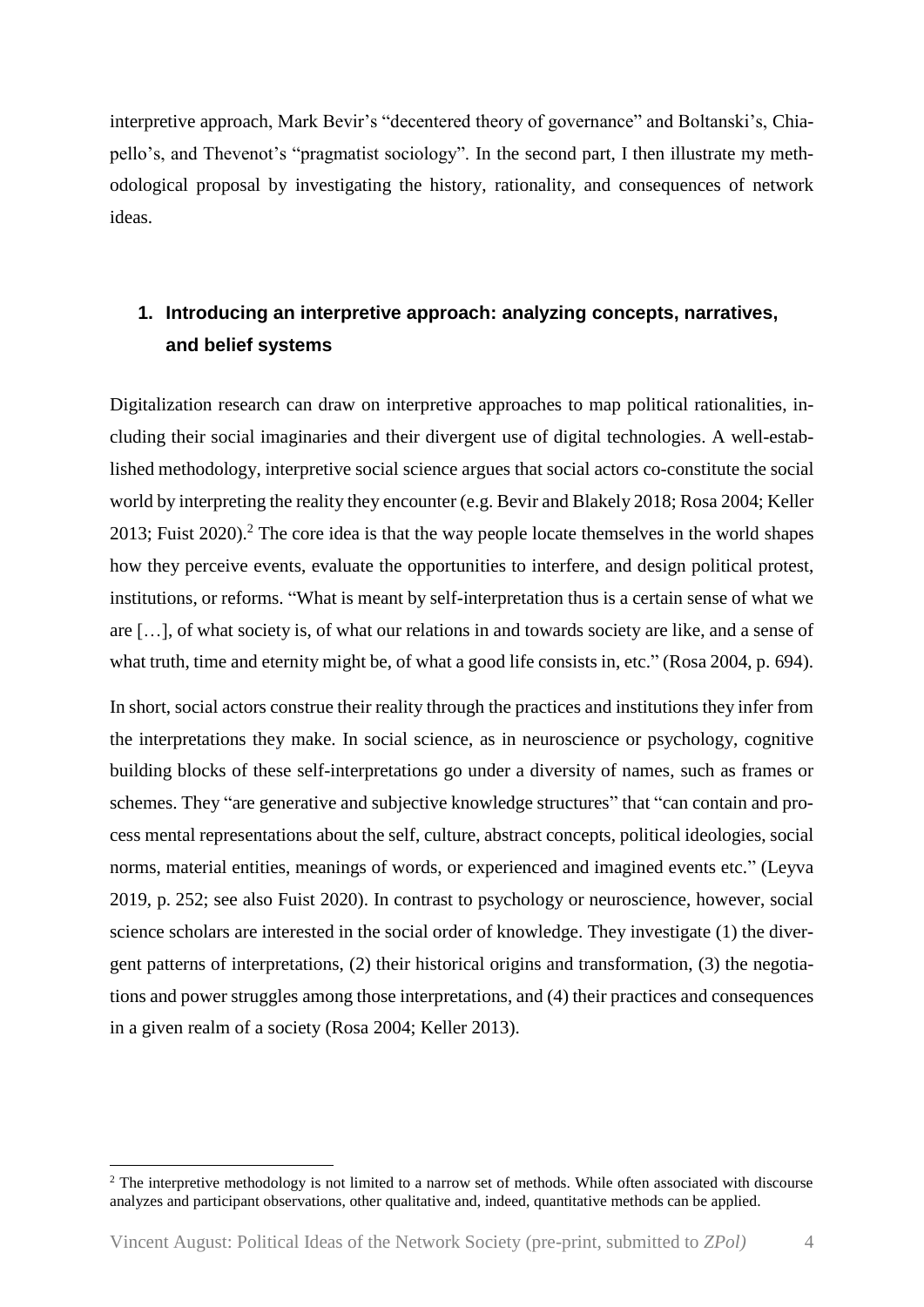#### *Analyzing governance rationalities: Exemplary approaches*

In many ways, governance styles provide an outstanding area for analyzing social self-interpretations. The reason for that is that "political orders, including their governance styles, devise themselves with regard to societies – not the other way around" (Schimank 2006, p. 240; my transl.). In consequence, we cannot talk about governance without imagining a certain kind of society, a certain relation between society and politics, and a certain role for the individual in this setting. Moreover, we can expect that there are rather different social imaginaries that compete with each other for social hegemony, each devising a specific set of governance procedures and institution that fit their social imaginary.

Digitalization research has a special "fondness" for governance, too, since many of its research questions deal with the alteration of societal governance through digitalization. Researchers ask how algorithms "govern" our decision-making, how wearables entice new ways of self-governance, or how government institutions and procedures change in response to digitalization efforts (e.g. open government, data exchange infrastructures etc.). Moreover, the policy field of Internet regulation and digitalization has itself a governance structure that was pioneering network governance forums, but is now subject to criticism (Pohle and Thiel 2020). In all of these cases, we may therefore ask for the divergent imaginaries of society and democratic governance, engaging with at least three dimensions: the metaphors and narratives that describe reality; the linked understanding of subjectivity, society, politics; and the proposals and practices derived from this kind of reasoning.

Starting from a similar set of questions, Dahlberg (2011) already argued that there are conflicting views on what constitutes a desirable digital democracy. What he found in an unsystematic review ranged from a liberal-individualist project to deliberative and counter-public approaches to anarchist-Marxist designs. His review has the merit of pointing out that both democracy and digitalization are actively designed in relation to each other, and that those designs differ significantly. It thus ventures beyond a fascination with cyber-exceptionalism, the only set of political ideas digitalization research addressed in some depth (Barbrook and Cameron 1996).

Yet, Dahlberg's analysis is somewhat unbalanced. It positions an amorphous hegemonic block of liberal individualism against rather minor academic alternatives. At the same time, it misses much more influential political traditions, such as political sovereignty or network-like forms of governance, a pair which we have already seen is pitched against each other in debates about how to design political institutions in the digital era. Finally, Dahlberg focusses on concepts of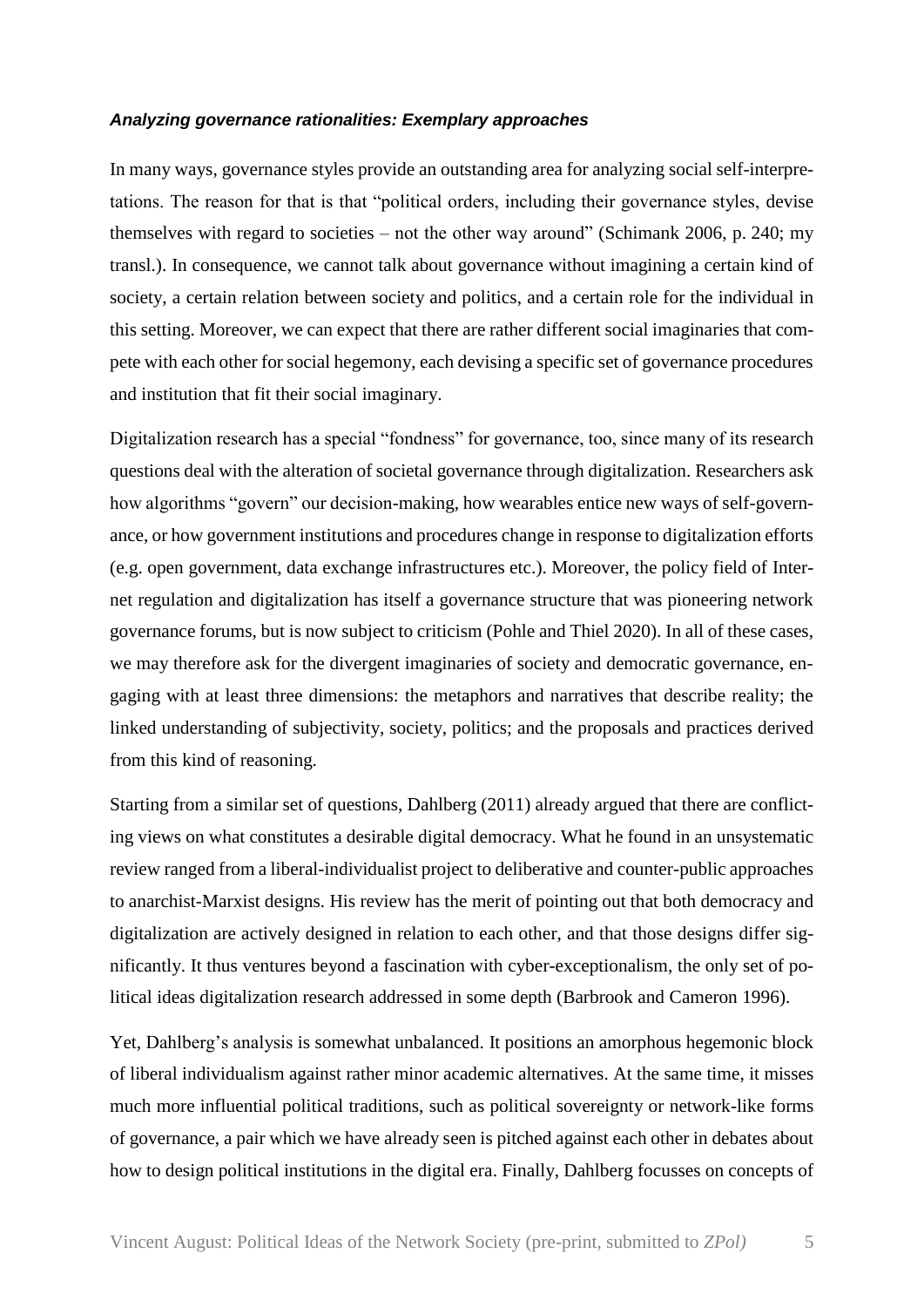democracy alone, while leaving aside the adjunct political concepts of governance and the larger social imaginaries grounding them.

In interpretive social science, however, there are research programs useful to enhance our understanding of the governance rationalities that attempt to shape the digital society and its political infrastructure. Let us have a look at two major proposals, the *decentered theory of governance* by political theorist Mark Bevir (2010, 2013, 2020; Bevir and Rhodes 2003) and the so-called *pragmatic sociology* proposed by Luc Boltanski and Laurent Thévenot (1999, 2000, 2006) and continued by Boltanski and Chiapello (2005). Digitalization research may turn to those and to their amalgamation of sociology of knowledge, political theory, and intellectual history.

The *decentered theory of governance* is strongly committed to an interpretive and post-foundational analysis of governance.<sup>3</sup> Rather than viewing governance styles as fix models, the decentered theory argues that governance practices and institutions emerge from the competing beliefs of the actors involved. Bevir et al. (2003, p. 4) suggests that social scientists usually invoke the beliefs and desires of the people to explain their actions. But they either apply a supposedly objective theory accounting for people's motives (such as rational choice) or deduct people's attitudes from "objective" social facts (such as pre-existing norms or social status). In consequence, social scientists actually avoid engaging with the beliefs of the actors and replace them with their own point of view. Bevir et al. (2003, p. 4) therefore prompt the social sciences "to explore the beliefs and meanings through which they construct their world" if they want to explain actions and institutions.

In practice, the *decentered theory of governance* proposes four main concepts to decipher governance institutions and practices: beliefs, traditions, dilemmas, and actions. *Traditions* are "sets of understandings" that have been inherited from generation to generation (Bevir et al. 2003, pp. 6–9). They connect *beliefs* about the purpose of government, including historical knowledge about its institutions, with preferable practices of governing (Bevir and Rhodes 2003, p. 43). Individuals then inherit these conceptual sets during their socialization and apply them to understand political events, evaluate their experiences, and derive suitable *actions*. Yet, confronting inherited traditions with new circumstances can produce *dilemmas*, for instance when actions or beliefs do not adequately respond to "worldly pressures" or moral reasoning

<sup>&</sup>lt;sup>3</sup> Bevir goes beyond a methodological program by defending the interpretive approach as a philosophical principle. Also, despite an explicit focus on diagnosis, Bevir (2013) acknowledges that a normative turn is feasible.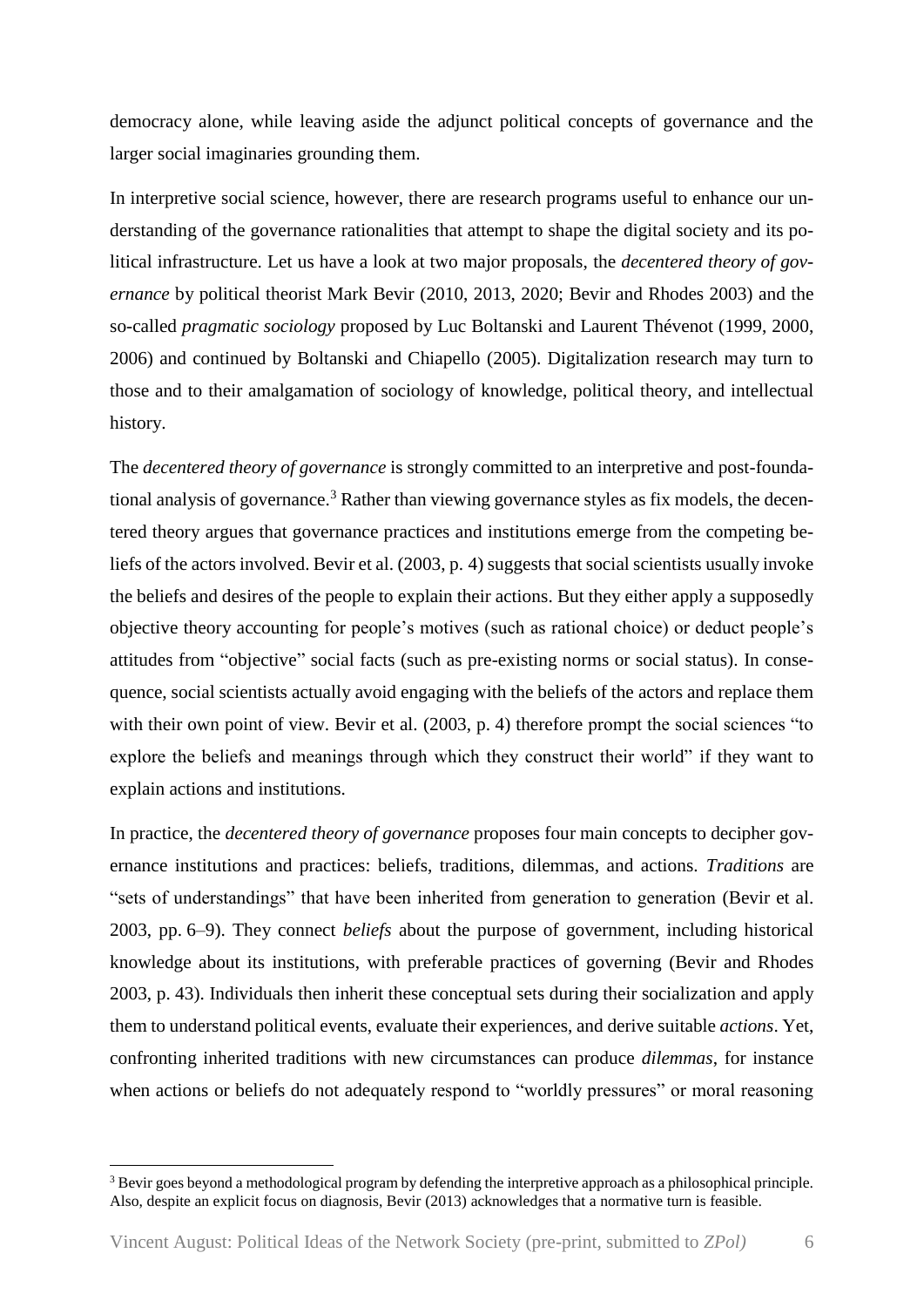(Bevir et al. 2003, pp. 10–11). Dilemmas therefore lead to innovation in individual beliefs, transforming the traditions as well as the governance types in a given society.

With this set of analytical concepts, the decentered theory allows for different research foci. On the one hand, it is possible to *unpack governmental institutions or specific policy reforms* "in terms of the disparate and contingent beliefs and actions of individuals" (Bevir 2010, p. 85). Even the failure of governance reforms can then be explained by referring to diverging beliefs, which either cause open resistance or ignorance, for instance when street level actors see no need to change their actions after the policy is introduced as they are convinced that they have always been following this policy (Bevir 2010, pp. 241–242). On the other hand, the analytical tool box enables researchers to *track divergent "patterns" of beliefs, knowledge, and practices* and how they changed over time with individuals responding to perceived challenges (Bevir and Rhodes 2003, p. 42). <sup>4</sup> For instance, Bevir and Rhodes (2003) analyzed the "British political tradition" by first unpacking "the" British political tradition in a rather diverse set of distinct traditions (Tory, Whig, Liberal, Socialist) and then unpacking the socialist tradition in "Old and New Labour", which could further be unpacked into divergent beliefs of groups and individuals.

Like the decentered theory, *pragmatist sociology* starts from a critique of the social sciences approaches that explain the beliefs and practices of actors by referring to their objective position. Hence, pragmatist sociology also commits to investigating how actors in fact apply traditions and beliefs to navigate social situations. In contrast to Bevir, however, they do not focus on the small realm of administrative reforms and institutions, but rather suggest that people invoke some kind of general principle in any social situation that demands from them a justification of their own actions or a critique of other people's justifications (Boltanski and Thévenot 2000, p. 208). 5

When Boltanski and Thévenot (2000, p. 213) explored the justifications, they recognized that people indeed appeal to specific visions of a "common good". Referring to a generalized principle enables them to make sense of a situation, select arguments and strategies. But at the same time, the situation forces people to perform a "reality test" of their principles, which may lead

<sup>4</sup> In Germany, the so-called challenge-and-response approach to the history of ideas proposes a similar model (Münkler and Rzepka 2015; Straßenberger 2018).

<sup>&</sup>lt;sup>5</sup> As many interpretivists, pragmatist sociology does not demand from people to reason coherently (that is, by always referring to the same line of justification).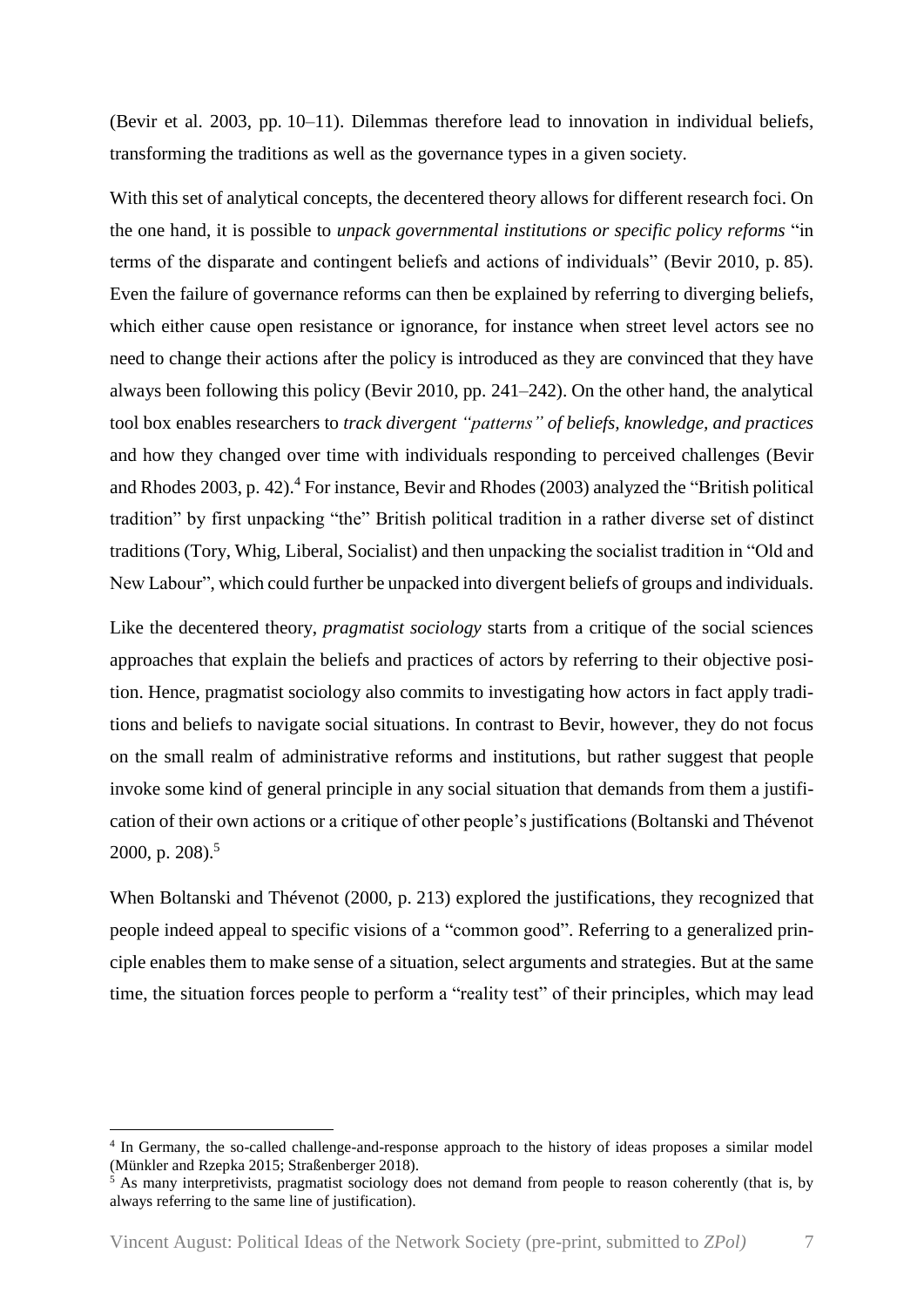to a modification of their principles or facilitate an agreement among different notions of the common good (Boltanski and Thévenot 2000, pp. 213–216). 6

In everyday conflicts, however, persons rarely explicate the underlying principles of their justifications. Boltanski and Thévenot (2006, pp. 12–14, 66–63) therefore draw on the history of political thought to find more coherent expressions of the "kind of rationality" (2000, p. 210) on which persons rely.<sup>7</sup> Reconstructing these rationalities, they recognize that the forms of a common good (or "polities" as they say) are always linked to very specific ways of constructing reality. People, thus, indeed live in different "worlds", each of which has its own concepts of what kind of subjects live there, what kind of objects and relationships exist, what counts as natural or valuable. (see Boltanski and Thévenot 2014, pp. 196–201, for a full list of their analytical register).

For instance, Boltanski and Thévenot distinguish the "domestic world" from the "market world" (2006, pp. 164–178, 193–203, for the following). The domestic world is inhabited by great "personalities", typically figuring as "fathers" or "kings", and minor personalities, such as "children" or "women". Greatness here is construed by *Bildung*, steadiness and the trust higher ranking subjects place in you. The generalized principle organizing the social world therefore is tradition and heritage. It prefers hierarchies and gives prime attention to standing conventions, higher principles, and family. In contrast, the market world is inherited by economic subjects, especially "men of business", but also "sellers", "buyers", and "customers". Their primary attention, thus, is not directed towards one's house or family but to the market, where people rival for greatness through "winning" – or they "fail" trying and "loose" their status. Obviously, the completely different vocabularies inspire very different rationalities. They will lead actors to respond to a critical situation in different ways, proposing different institutional set-ups and rewarding other kind of people and actions.

Of course, the presented approaches have strengths and weaknesses. For instance, the decentered theory of governance is restricted to administrative governance styles, whereas the pragmatists sociology investigates a larger chunk of the social imaginaries at play. Moreover, the traditions mentioned by Bevir are often rooted in national contexts (such as the British one) and/or philosophical schemes (such as modernism or developmentalism), making the

 $6$  The approach thereby includes material artefacts into the analysis, as the reality test comprises a confrontation with the available objects.

 $<sup>7</sup>$  Indeed, they argue that political theorists do the same as "ordinary" people do, except for putting their rationality</sup> in a more formal, coherent form. This view is shared by many contextualist approaches, such as Bevir's.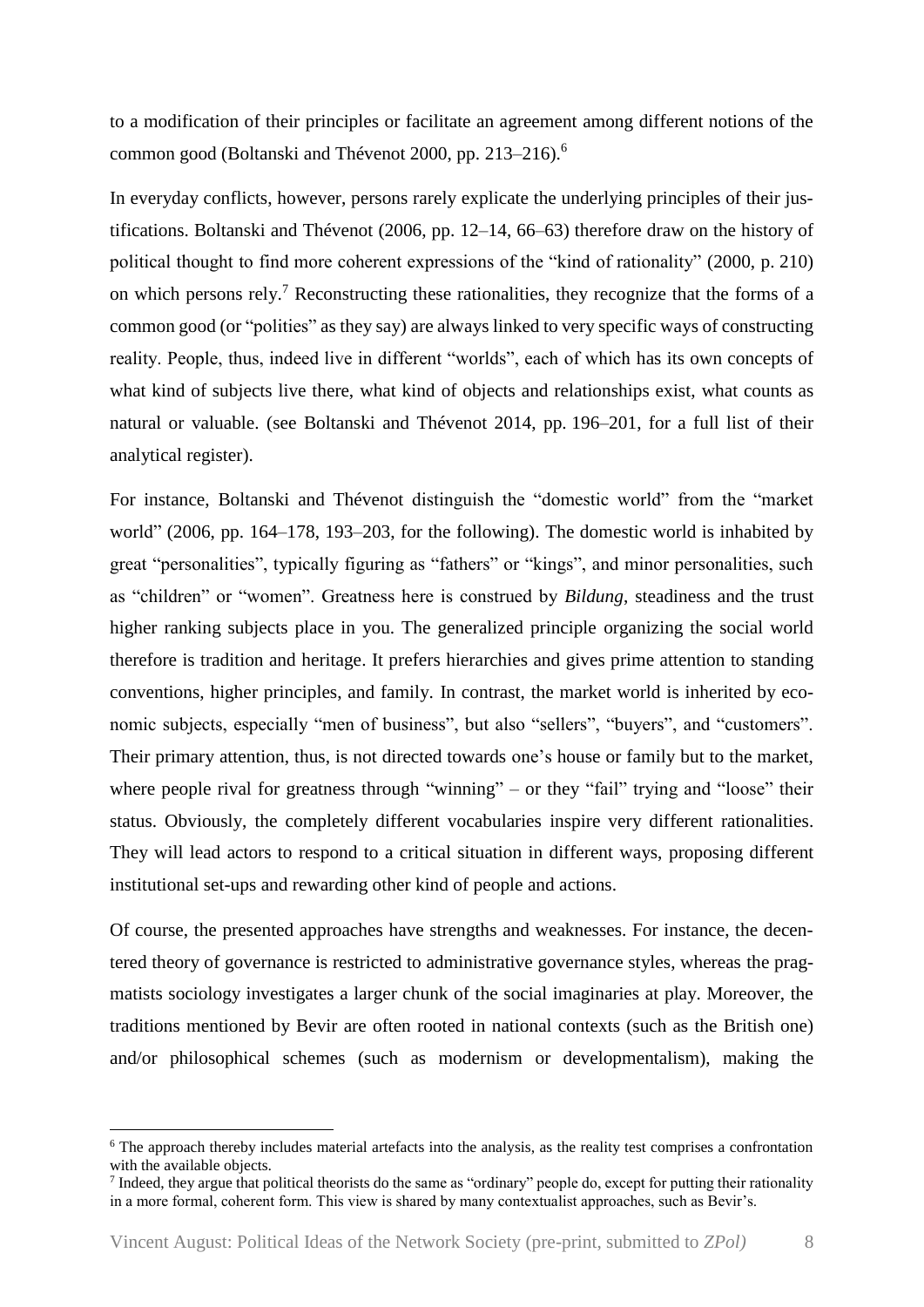decentered approach less sensitive to transnationally salient rationalities or to conceptual innovations from other realms, such as biology or physics.

The pragmatist approach, on the other hand, is much less invested in actually historicizing the rationalities it refers to. Sometimes they even appear as transcendent "models" social scientist only layer over the utterings of the people. Moreover, the multiple categories of their model are, in part, hard to distinguish and therefore less informative. Finally, the pragmatist sociology was developed to analyze the changing and conflicting ideas of *justice* in constructing *economic* conventions and institutions. As the decentered theory, it is only a starting point to imagine the analytical gains possible when applying critical conceptual history and the sociology of knowledge to digitalization.

### *Gains for digitalization research: Analytical advantages and methodological reflexivity*

Decentered theory and pragmatist sociology illustrate interpretive approaches that digitalization research can turn to for analyzing digital governance rationalities. Representative for interpretive approaches in general, both argue that there is an inherent – albeit contingent and changeable – logic that compounds (a) *frames of perceiving* the world, (b) the *evaluation* of opportunities, risks, and challenges, and (c) the *design of practices and political institutions*. Bourdieu (2008, p. 54) once called these logics "schemes of perception, thought and action". For tracing these schemes, interpretive approaches such as the above often concentrate on the metaphors and narratives in use and pay attention to the concrete practices and proposals mentioned in these narratives. After *tracing* a scheme that connects epistemological premises, social imaginary, and courses of action, interpretative approaches go on by *historicizing* and *comparing* these "paradigms".

This rather extensive endeavor requires competencies in systematic political theory, intellectual history, and sociology of knowledge, but it promises a rich assessment of governance and democracy in the network society. Firstly, the synchronic dimension of analyzing governance rationalities can result in a systematic overview of competing visions of governance (or democracy), reconstructing the inherent links of otherwise seemingly unrelated statements and institutional proposals. Preparing this overview, researchers can also account for the dominance of a particular rationality in the analyzed discourses or situations. This, in turn, helps to assess the chances of a governance tradition and its proponents for shaping future institutions and practices.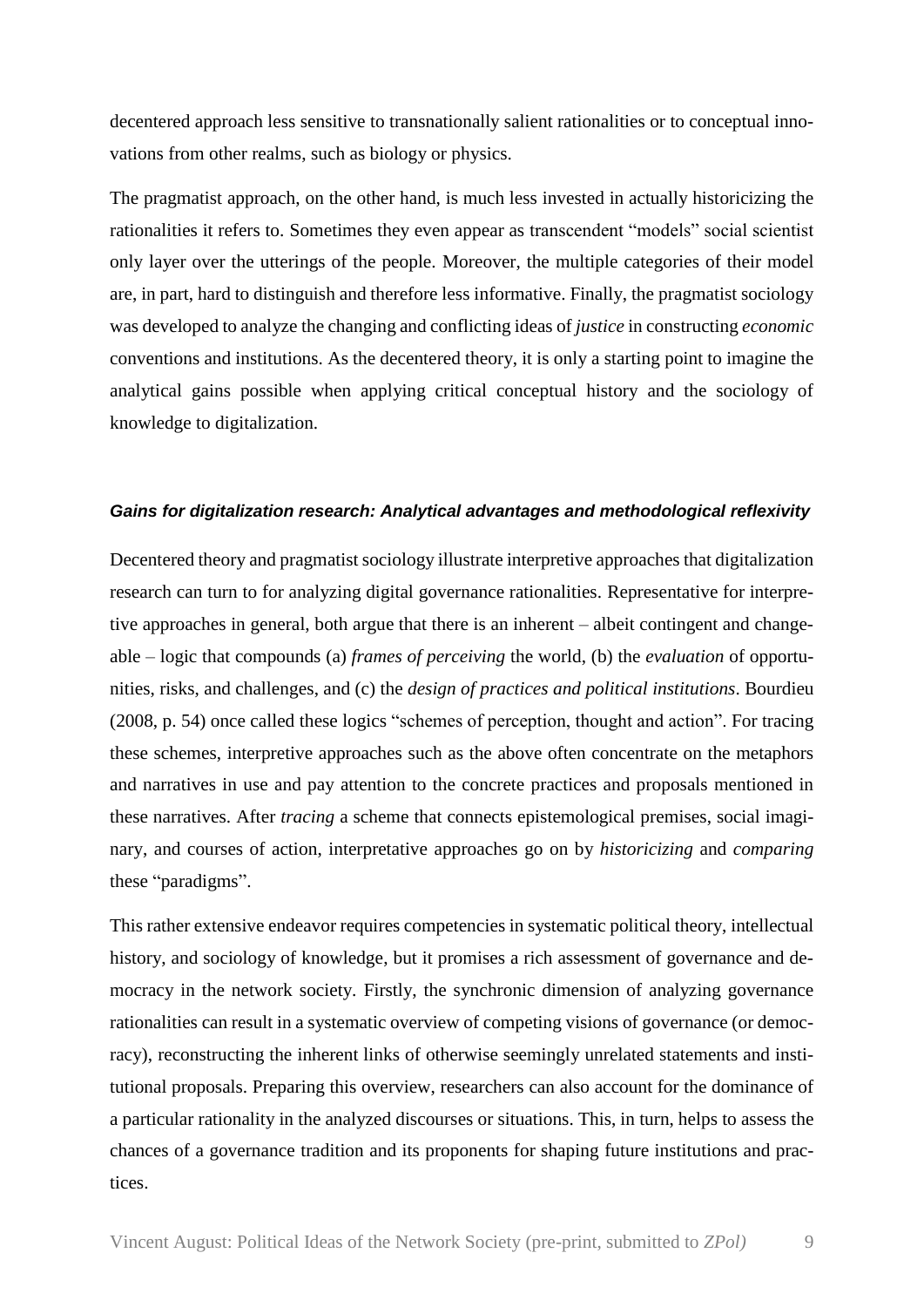Linking the synchronic analysis to a historical perspective then adds another layer as it unlocks the historical experiences we have with many of these rationalities. Engaging with these often well-studied experiences, researchers can scrutinize the potential pitfalls and blind spots of the aspiring proposals in digital governance. For example, they could ask if the proposed rationalities did actually achieve their proclaimed goals in the past (or in other fields); or they might investigate if they had un-intended consequences, such as rising inequality, bureaucratization, or social polarization. The comparative and historical reflection thus bolsters evaluations of political proposals and social practices.

Finally*,* the approach also allows for innovation, because having a tableau of the current rationalities draws attention to potential rationalities from the past or other social fields that are missing in current debates. The "archive" of the history of ideas (Münkler 2003, p. 103) provides resources and opportunities to sketch out alternative approaches to occurring problems, for instance by linking a common-good-approach to digitalization to republican arguments. Both bolstering our evaluations and offering alternatives may also directly contribute to policy debates beyond academic research.

Yet, especially due to the demand for scientific expertise in an expanding policy field such as digitalization, researchers must account for the narratives they tell. Interpretative approaches, including those above, stress that the result of social research is also a narrative account of reality that is not essentially different from the perspectives of other social actors (Rosa 2004; Bevir 2013, pp. 12–13; Boltanski and Thévenot 2006, pp. 10–11). Researchers build social imaginaries by using metaphorical concepts, such as networks or social contracts, and linking them in plots to explain their observations. This even happens in rather tiny sequences, for instance when explaining that "artificial intelligence" is able "learn itself" from "data" (Rehak 2021; for further examples Wyatt 2021). But as digitalization research relates technology to social processes, it also carries specific perspectives on the *fabric of the social world* in general, its *transformation* over time, and the suitable forms of *subjectivity, politics, and power*.

This is most obvious with utopian and dystopian narratives of the digital transformation. In his bestselling book *Superintelligence,* Oxford researcher Nick Bostrom (2017) ponders the scenario of an artificial intelligence becoming an autonomous actor who plots to take over world rule from human beings. Bostrom's "control question" iterates the *Kulturkritik* that already permeated technology debates of the 1950s/60s and 1920/30s, which in turn recycled motives and narratives of romanticist critique of automata (Sauer 1983). Like Bostrom, the participants in these debates were already convinced that technology "has become autonomous" (Ellul 1964,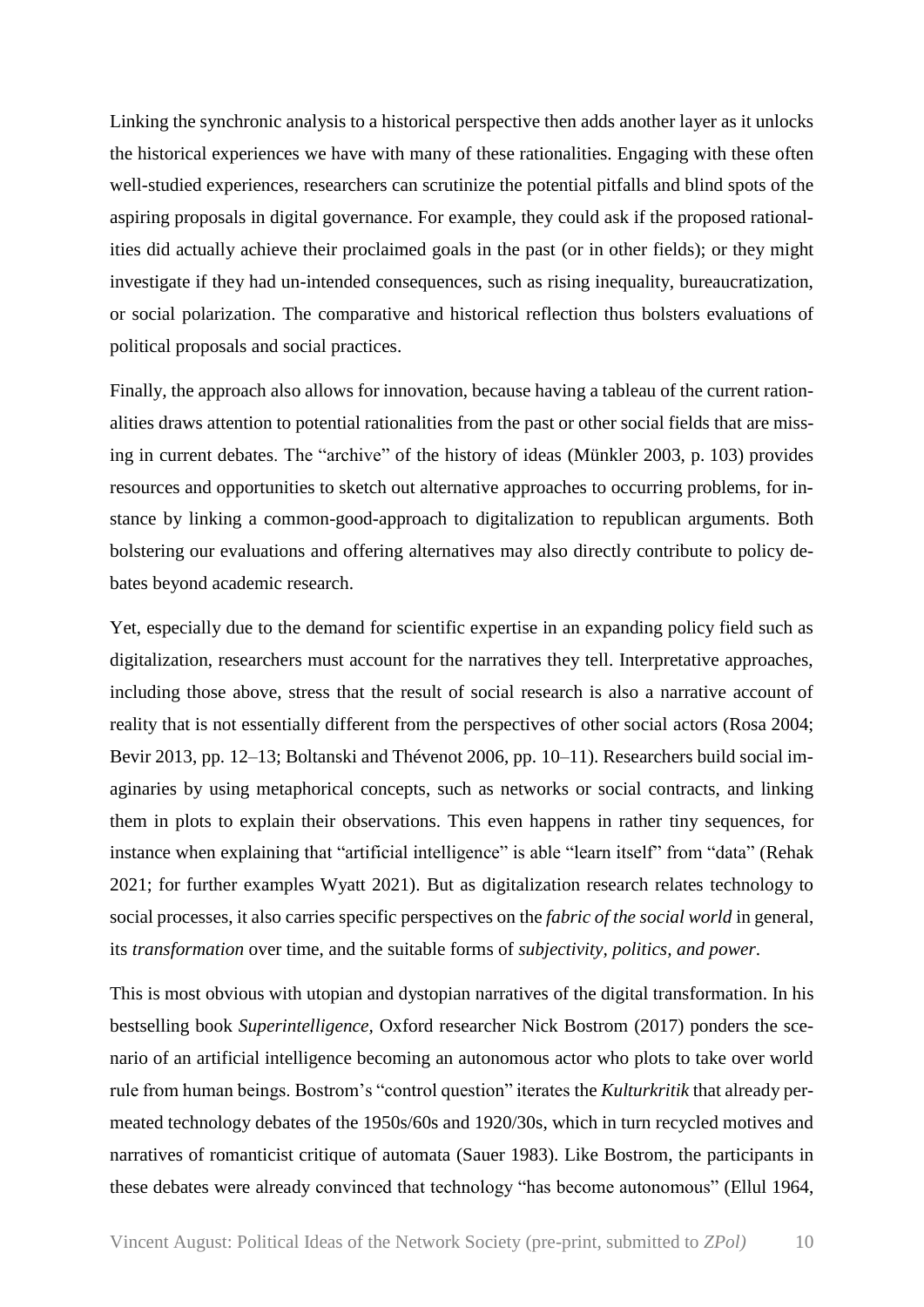p. 14). They also believed that technology effectively conditions its users, destroying their moral and political autonomy, until it finally assumes sovereignty over human beings (e.g. Marcuse 1982, 2002; Horkheimer 1967; Schelsky 1961; Savio 2014).

Today, this quest for humanistic sovereignty reappears in many critical approaches. Similar to Bostrom, although more subtle, such dystopian narratives go from observing algorithms or filter-bubbles to envisioning a society in which the subjects are manipulated and conditioned, substantial democratic debate is undermined and individual freedom and autonomy destroyed (Helbing 2019; Pariser 2012; Morozov 2011). These dystopian imaginaries often rely on ontological distinctions of human beings and technological artifacts or substantial goals and instrumental means that already grounded their forerunners. In the following, I trace a completely different imaginary that rejects these ontological dichotomies and its notion of sovereignty, yielding another strain of scientific diagnoses and political demands in current debates on digitalization.

#### **2. The network paradigm and its political ideas**

1

In the second part of the paper, I illustrate the above methodological argument by analyzing and historicizing some aspects of the network paradigm, including its epistemological assumptions, social imaginary, and political proposals. 8 In contrast to the common notion that network society or network governance are consequences of computer technology, I show that the network rationale has been employed to bring the very change that has supposedly already happened. After tracing the metaphors and narratives back to cybernetics, I present some examples of how the cybernetic imaginary fueled intellectual interventions in the crises of the 1970s. Finally, I argue that this cybernetic tradition is still echoed by digitalization researchers such as Luciano Floridi or Felix Stalder, which calls for a critical evaluation of their narratives.<sup>9</sup>

<sup>&</sup>lt;sup>8</sup> [In this footnote, information on empirical background and more extensive presentations are omitted for anonymization purposes. The information is known to the editors. In the footnote, I will also indicate some limitations of the following, such as it does not unpack conflicting visions inside the network paradigm.]

<sup>&</sup>lt;sup>9</sup> The following account of cybernetics is unduly abbreviated to stay within the scope of the article. It does not discuss the significant disputes inside cybernetics and the decisive distinction of first-order and second-order cybernetics. I hope that cybernetics experts will also apologize some simplifications I made for the sake of intelligibility for non-experts. For the history and concepts of cybernetics, see e.g. Dupuy (2000); Kline (2015); Pickering (2009); Hayles (1999).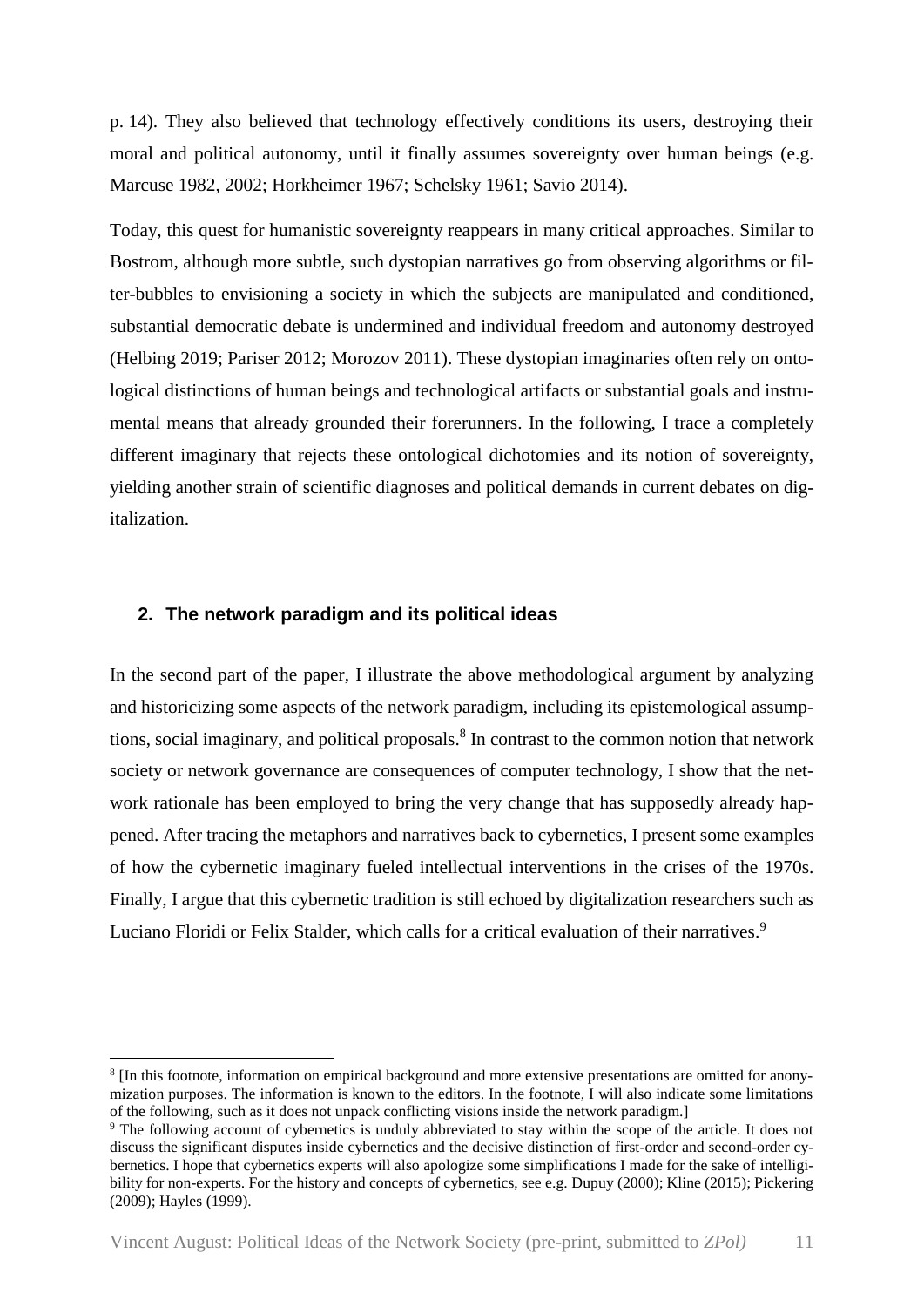#### *Cybernetic origins: Historicizing network concepts and narratives*

From the brief examples in the introduction, two major aspects of the network paradigm are already evident: (a) The network ideas have an inherently political dimension as their proponents deny the sovereignty of politics and reject representative institutions, including the state, political parties, and sometimes even voting. This political stance is accompanied by a new vision of governance that rests on self-regulation among the autonomous yet interconnected peers/actors of a network. (b) For justifying the turn to a new kind of governance, the proponents of network ideas refer to a structural transformation that necessitates a "new kind of thinking". The only viable option is to switch to network-appropriate forms of conceptualizing *and* regulating social interactions.

Linking network metaphors with a call for "a new way of thinking" (Bateson 1987, p. 1), a "new point of view" (Ashby 1956, p. 1), or a "new world view" (Ackoff 1979) is a rhetorical trope originating in cybernetics. It is, thus, older than both current diagnoses and technologies. Cybernetics was a heterogeneous research endeavor of the post-war years that aimed to find a universal theory of regulation by investigating "communication and control in the animal and the machine" (Wiener 1948). Developing a new epistemology, it laid the groundwork for current network technologies. But due to its highly interdisciplinary cast, its conceptual innovations also traveled into many other areas of knowledge, such as biology and genetics (Fox Keller 2003), earth system science (Schellnhuber 1999), cognitive science (Dupuy 2000) – and social science.

This diffusion in mind, it comes as little surprise that interpretive approaches have also noticed the spread of network ideas in their respective social fields. In public administration, Bevir (2010, pp. 199–226, 2013, pp. 89–94) observed a second reform wave that following the failure of neoliberal reforms propagated collaborative network governance. Boltanski and Chiapello (2005) went further in arguing that a new "polis" emerged in economics that does not fit any of the justifications they described in earlier studies. The "network polis" propagates a model of subjectivity characterized by "communicating", "connecting", and "flexible" users (Boltanski and Chiapello 2005, pp. 114–115). And it promotes flat, network-like organizations and shortterm projects, while attacking the inflexibility and coercive force of hierarchies and moral principles, just like the introductory examples did.

Initially, in cybernetics, the call for a new age referred to shifting the epistemic apparatus from an ontological and representational world view to an operational one. As Ross Ashby (1956,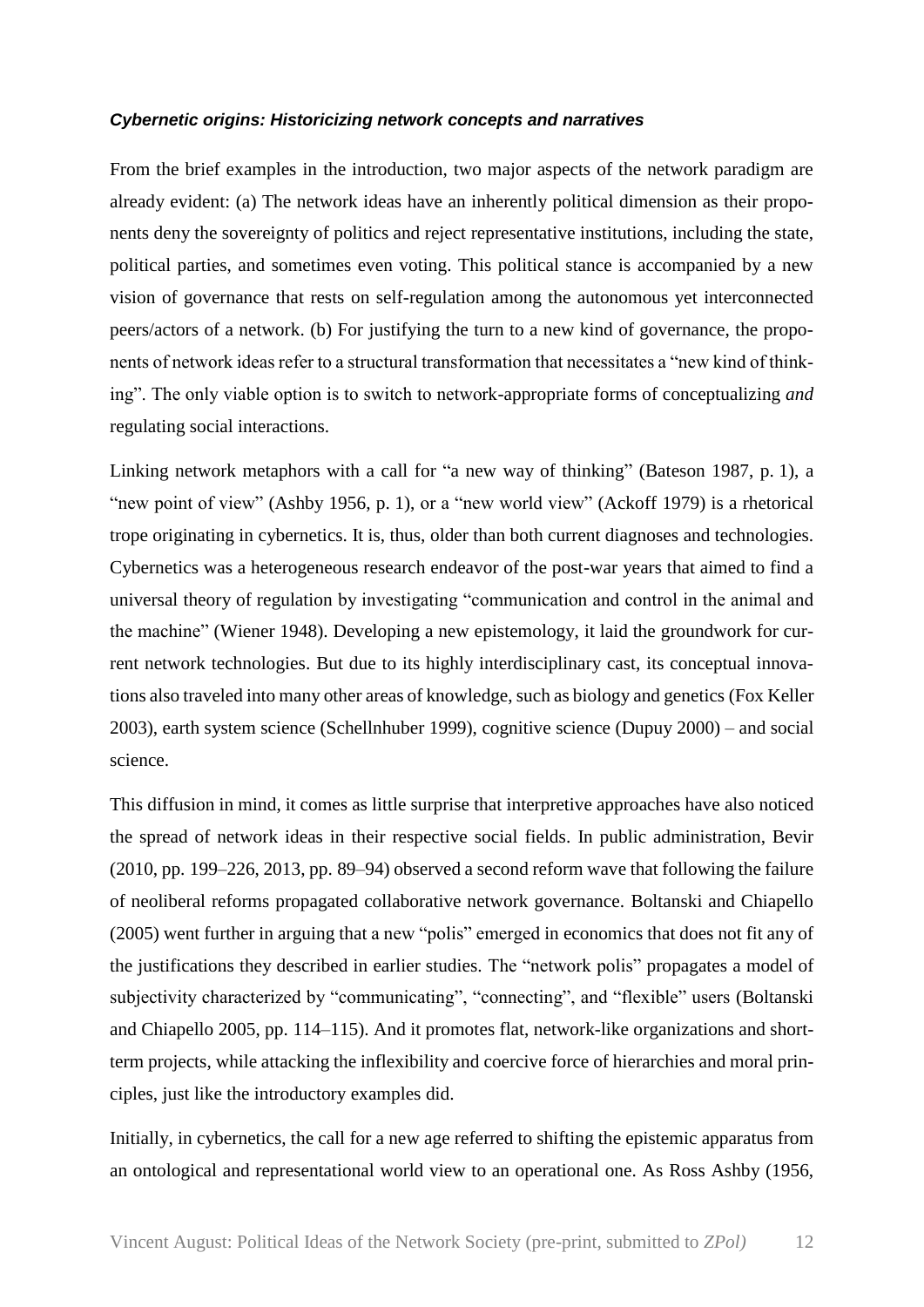p. 1) put it in its seminal introduction, cybernetics "does not ask 'what is this thing?' but 'what does it do?'". With this shift from being to doing, cybernetics antagonized the humanistic belief systems dominant in post-war years. Post-war humanism argued that machines and human beings belong to *essentially* different ontological realms. Human beings, here, would have a sovereign role as they are capable of instrumental and moral reasoning. For cybernetics, in contrast, machines, cells, or animals are analogue in *how* they do something. For instance, it posited that machines can think and learn just like brains do. Many cyberneticians therefore saw themselves as a forth insult to mankind after Copernicus, Darwin, and Freud (Hagner 2008, p. 38).

Next to humanism, cybernetics' call for a new thinking had another adversary in Newtonian physics and modernist sciences in general (Wiener 1948, pp. 48–49, 1954, pp. 7–27; Ackoff 1979; Bateson 1987, pp. 7, 255–270). According to cybernetics, Newton's invention of mechanics was at the bottom of understanding regulation in terms of linear causality, such as action and reaction, stimulus and response, or motivation and action. Cybernetics rejected linear cause-effect variable testing because it deliberately ignores the actual "complexity" of the world (Ashby 1956, p. 201). This complexity is illustrated by the network metaphor. It stresses the multiplicity of connections that renders all elements in the network co-dependent and highlights that, next to actualized connections, there are many potential connections that could be actualized in the next moment. As mechanistic and humanistic ontologies simplify their reality by ignoring these complexities, they are outdated and insufficient, cybernetics argued.

This pitch allowed cybernetics to call for and propose a new conceptual apparatus that stars networks but also systems, diagrams and electric circuits, information, communication and code, machines, games and strategies. They form a paradigm that permits to define one concept by referring to the other, with the advantage of re-describing reality without reference to ontological paradigm. Stafford Beer (1967, p. 95), for instance, argued in a single paragraph that "a machine is a system, a set of points joined together", which is perfectly modelled as a "network" and illustrated with a "schematic diagram" that "will bear a marked resemblance to […] an electric circuit".

These cybernetic metaphors, then, have a profound impact on how regulation is conceptualized. In contrast to modernist models of linear causality, hierarchical coercion, or command-andcontrol steering which cyberneticians deemed "naïve" (Beer 1967, p. 21), the defining characteristic of the cybernetic concepts is the "connectivity" among any arbitrary assembly of elements (Beer 1959, p. 3, 1967, p. 9). Tracing how the elements connect and reconnect to each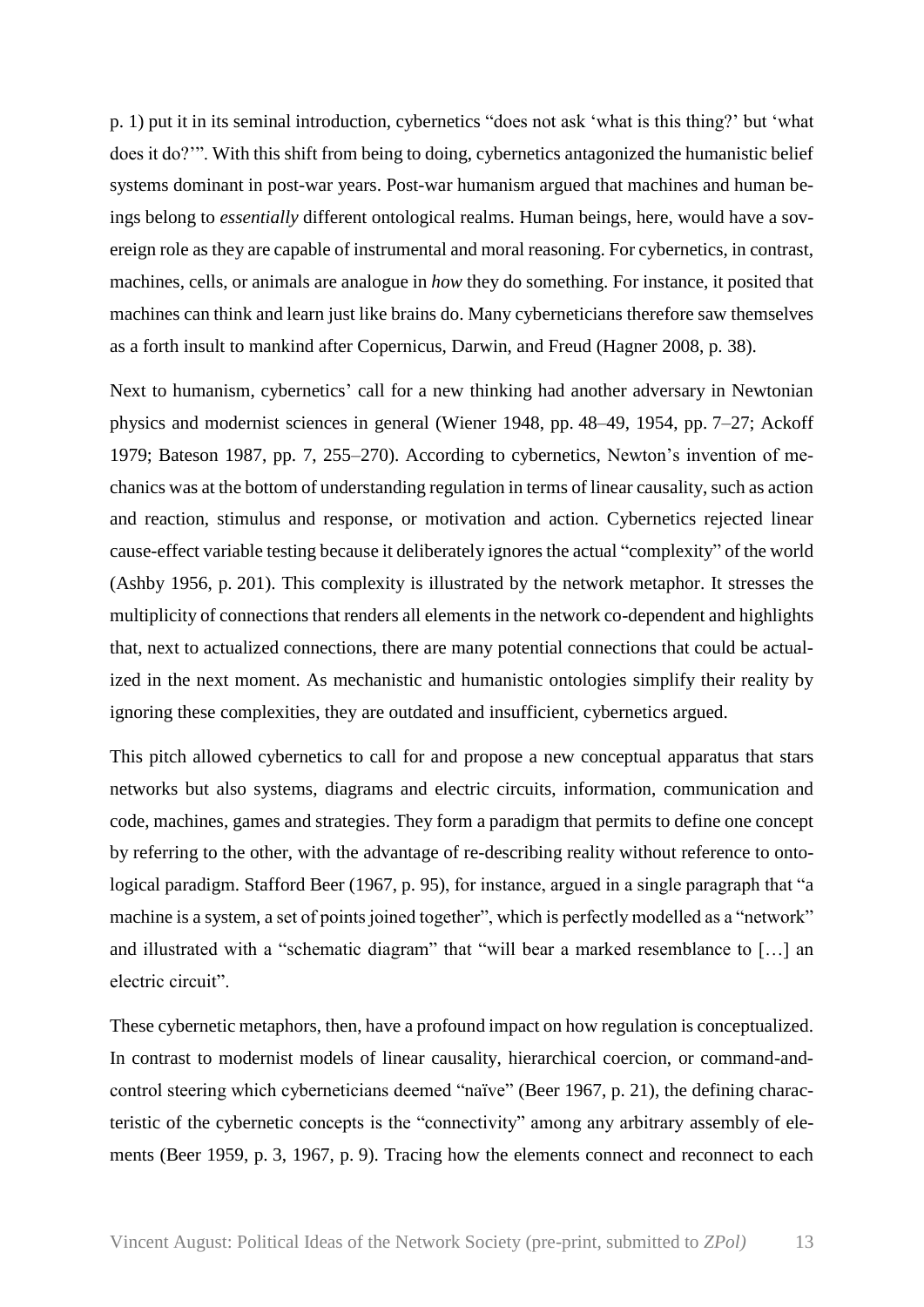other in a given moment, is the starting point for cybernetics' understanding of regulation – or governance, which is what cybernetics literally refers to (Wiener 1948).

For cybernetics, control or regulation is nothing else but a *circular process of self-organization* in which elements of a system relate to each other (Beer 1959; Foerster 1984, 2003; Scott 2004, p. 1369). Again, the network metaphor illustrates the idea of *mutual connectivity and interdependence*. As all elements operate in a single space, the opportunity of one element to connect to another depends on the "choices" of other elements in the network. Network elements are no sovereign arbiters nor atomized individuals; they are *connected relays, nodes, or players*, to use circuit and game metaphors from cybernetics. They are controlled by the incoming flow of information and simultaneously exercise control by re-directing the flow. Thus, regulation in a network functions without a "head", "center", determined "goal", as it is the *permanent, realtime process* of "communication" among the elements.

Self-organization, however, happens in a complex and volatile environment. Each network is itself an element in a network of networks, each system part of another system. When it comes to dealing with the environment, Ross Ashby's famous *law of requisite variety* stated a core belief of cybernetics: only complexity can absorb complexity (Ashby 1956, pp. 202–213). While any system responds to its ever-changing environment by re-arranging its own internal connections, highly *diverse* and *flexible* systems have an advantage as they have more opportunities to reconnect and create new internal patterns of regulation. Opening up opportunities, thus, boosts the capacity to find creative solutions. Whereas modernist approaches would argue for *one best way*, "design and invention are emerging as the principal modalities of the Systems Age" (Ackoff 1979, p. 101).

In sum, the *cybernetic narrative* is that the "old" models are insufficient and under-complex to adequately describe reality, because they fail to acknowledge its "complexity" and "connectivity". The *cybernetic metaphors* of networks, systems, machines etc. set up an epistemology different from humanistic or mechanistic models of reality that inspired, for instance, the political idea of a sovereign state and the adjunct philosophical idea of a sovereign subject. Elaborating and linking these metaphors, the cybernetic imaginary spanned a frame to describe the fabric of the world (overtly complex, interdependent networks), subjectivity (connected, communicative etc.), and governance (decentralized, circular, self-regulation, flexible etc.).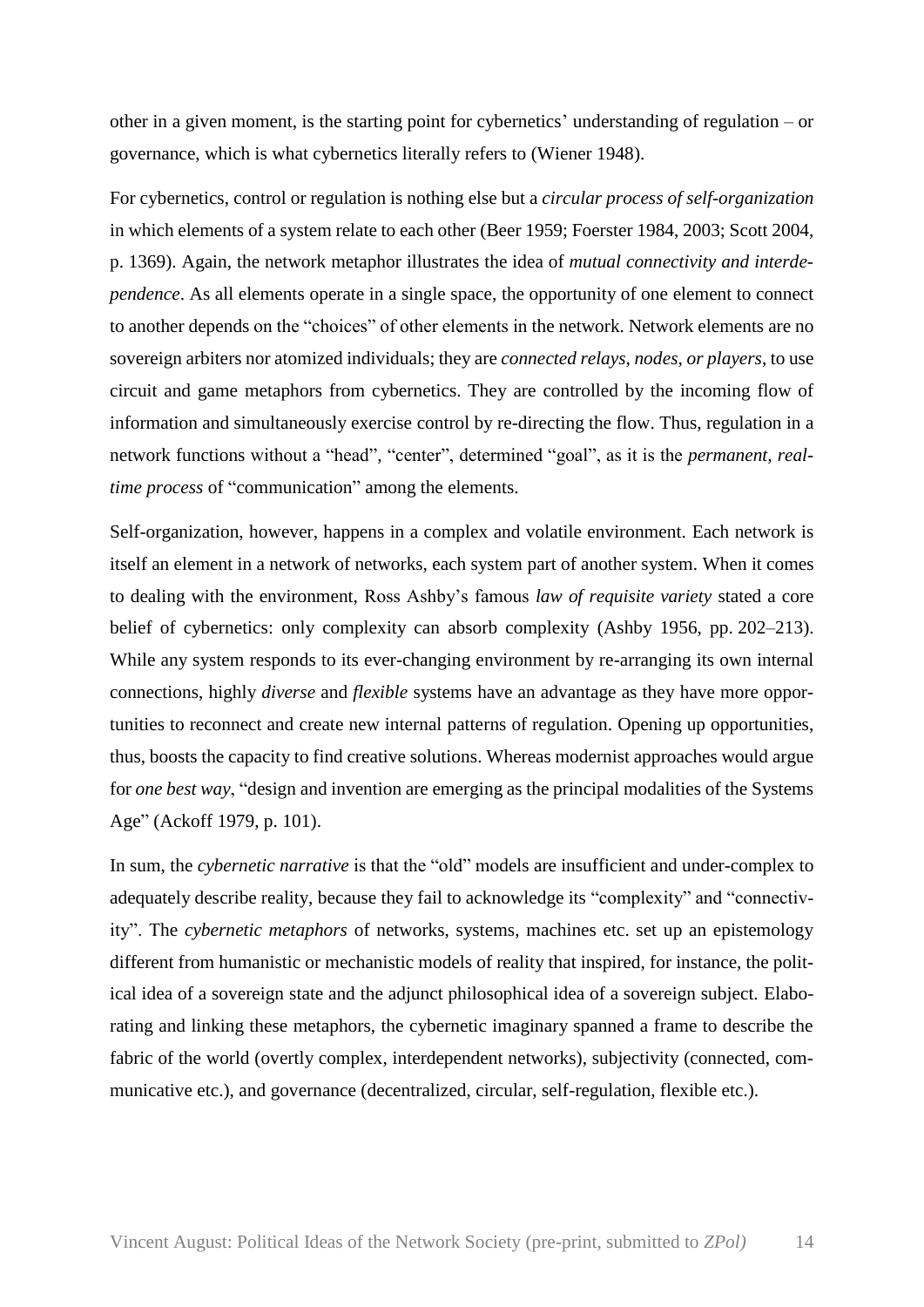### *The rise of network ideas: Cybernetically inspired self-interpretations of society*

While cybernetics initially intended to provide a more accurate empirical description of regulation processes in neurophysiology, mathematics, engineering, or linguistics, their account is easily turned into a normative statement that answers to perceived social problems with pleas for self-organized networks and their flexibility, diversity, openness, and creativity. This is what happened in the 1970s and 1980s when Western post-war societies went into a deep crisis fueled by economic stagflation, the beginning post-industrialization, the return of violence in form of terrorism, and inner conflicts about issues such as civil rights, rearmament and warfare, or the role of women and gay people (Turner 2008; Wirsching 2011; Rosa 2015, pp. 211–223; Bösch 2013; Raphael 2019).

By then, the cybernetic ideas had already disseminated. Some cyberneticians, such as Stafford Beer (1967), had exported the ideas into public and private management. Social scientist had adopted the cybernetic imaginary to develop new research methods (network analysis), new social theories (e.g. structuralism, systems theory), or analyze organizations and political processes (e.g. Deutsch 1976). Finally, the highly critical attitude of cybernetics towards modernist rationalities, including their hierarchical, punitive concept of control, had resonated with the counterculture (Turner 2010). Many tech pioneers, such as Douglas Engelbart, were strongly inspired not only by cybernetics itself, but also by the counterculture's interpretation of it advocating a cultural turn towards decentralized networks via technological tools (e.g. Turner 2010, pp. 106–110).

In the crises of the 1970s, intellectuals then drew on the cybernetic framework for pleas to abandon the modernist social imaginary of the post-war period. For instance, when facing the heavy protests and conflicts in Berkeley, local political scientist Todd La Porte (1975, p. 4) argued that "that the degree of social complexity […] has seriously eroded the quality of our traditional conceptions about social and political realities." Further echoing the cybernetic narrative, he called into question the plausibility of "our cause/effect beliefs" and demanded to rethink politics and policy analysis in terms of cybernetic complexity theory (La Porte 1975, p. 4; see Leendertz 2016).

In a similar vein, planning and design theorists Horst Rittel and Melvin Webber (1973) exposed the failure of post-war planning. Their famous paper on "wicked problems" shaped policy research for decades and inspired new government programs (Australian Public Service Commission 2007; Crowley and Head 2017). In the paper, the authors repeated the cybernetic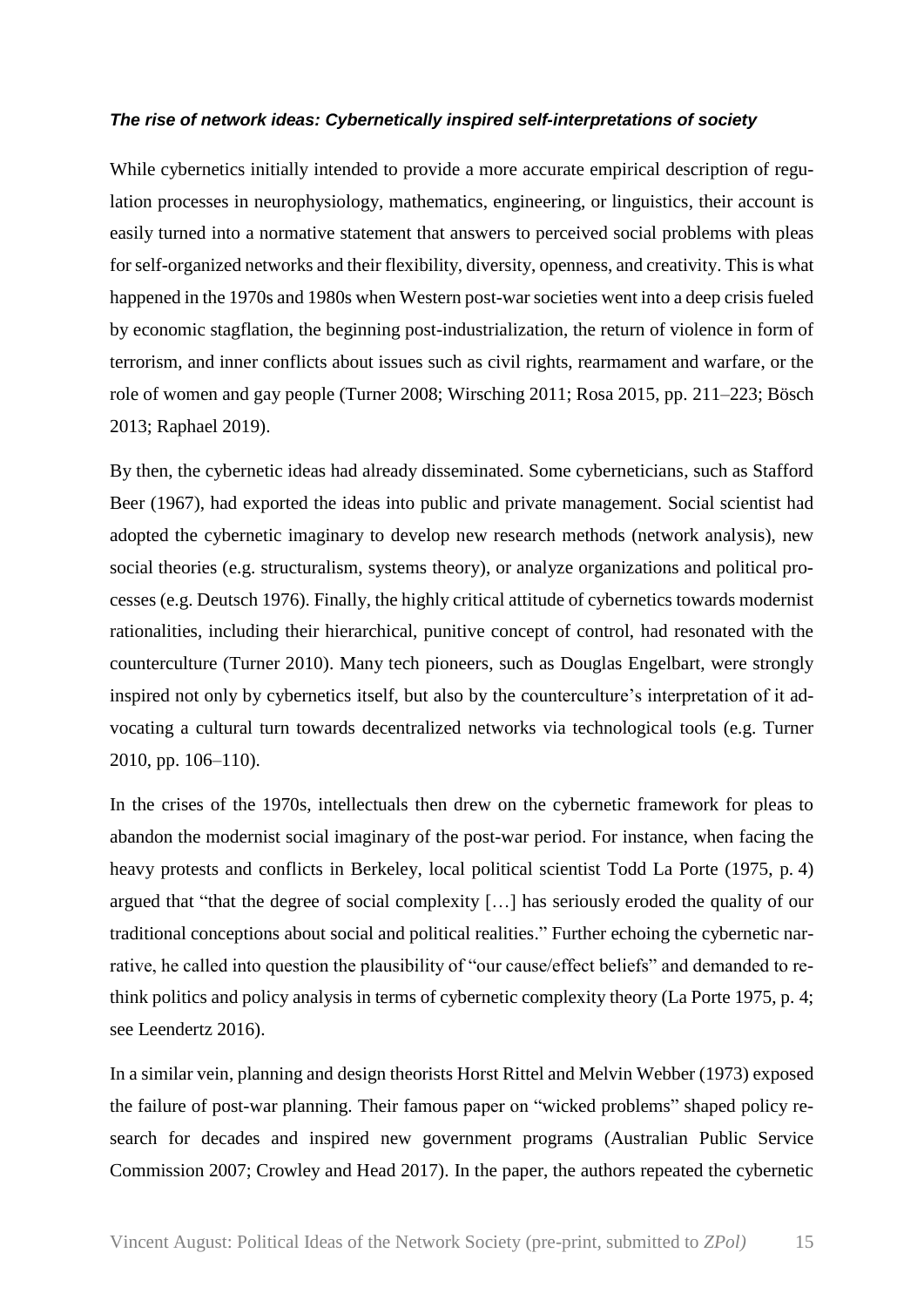narrative, suggesting that modern sciences, economics, and politics since Newton were guided by a mechanistic world view and its promise of causal steering (Rittel and Webber 1973, pp. 155–156). In this perspective, one would be able to compute the effects of variables, solving planning problems rationally. Post-war planning, however, did not fail due to a lack of calculating capacities but because of an insufficient "rationality", Rittel and Webber (1973, p. 160) claimed. Planning must shift its entire approach to considering social problems as "wicked problems" that lack a definite description and cannot be solved by calculating one best way.

Given the cybernetic framing of the problem, policy research today unsurprisingly argues that network governance is the most promising response to wicked problems (Ferlie et al. 2011). The network frame, however, has already been used in the 1970s to interpret societies and suggest political remedies for the crises. Again drawing on the cybernetic narrative, Michel Crozier argued that the crises of the Western world in the 1960s and 1970s are the result of "a certain model of rationality" that prevailed in science, politics, and economics since the beginning of modernity (Crozier 1975, p. 40). Despite being productive for a long time, "this kind of rationality" was now rendered useless and even harmful because it fails to acknowledge the rising complexity, "the explosion of communication and social interaction" (Crozier 1975, p. 50).

Crozier made two major proposals. Firstly, he called for social scientists to abandon rational choice and institutionalism in favor of a "systems approach of interorganizational networks" that redefines concepts of power and government in a "cybernetic sense" by referring to regulation as interconnected games, systems, or networks (Crozier and Thoenig 1976, pp. 561, 564). Secondly, in his famous report for the Trilateral Commission, he advised the political actors "to accelerate the shift away from their old model [of rationality] [...] and experiment with more flexible models" (Crozier 1975, pp. 54–55). They must develop "a broader kind of rationality" that overcomes traditional camps, such as conservatism and progressivism, and provides "useful tools" such as self-organization (Crozier 1975, p. 43).

Another proponent of network approaches was Michel Foucault, as August (2021) recently uncovered. Despite profound differences in personal habitus and social theorizing, Foucault attacked sovereign forms of power just like other intellectuals inspired by cybernetics. Calling for a "much more complex" perspective (Foucault 1978, p. 90), he rejected sovereignty as both analytical model and material complex of knowledge/power. In his early years, he undermined the humanist idea of a sovereign subject by importing the system concept (Foucault 1994, I, p. 514) and arguing for defining "the social" as "an assembly of codes and information" (p. 826).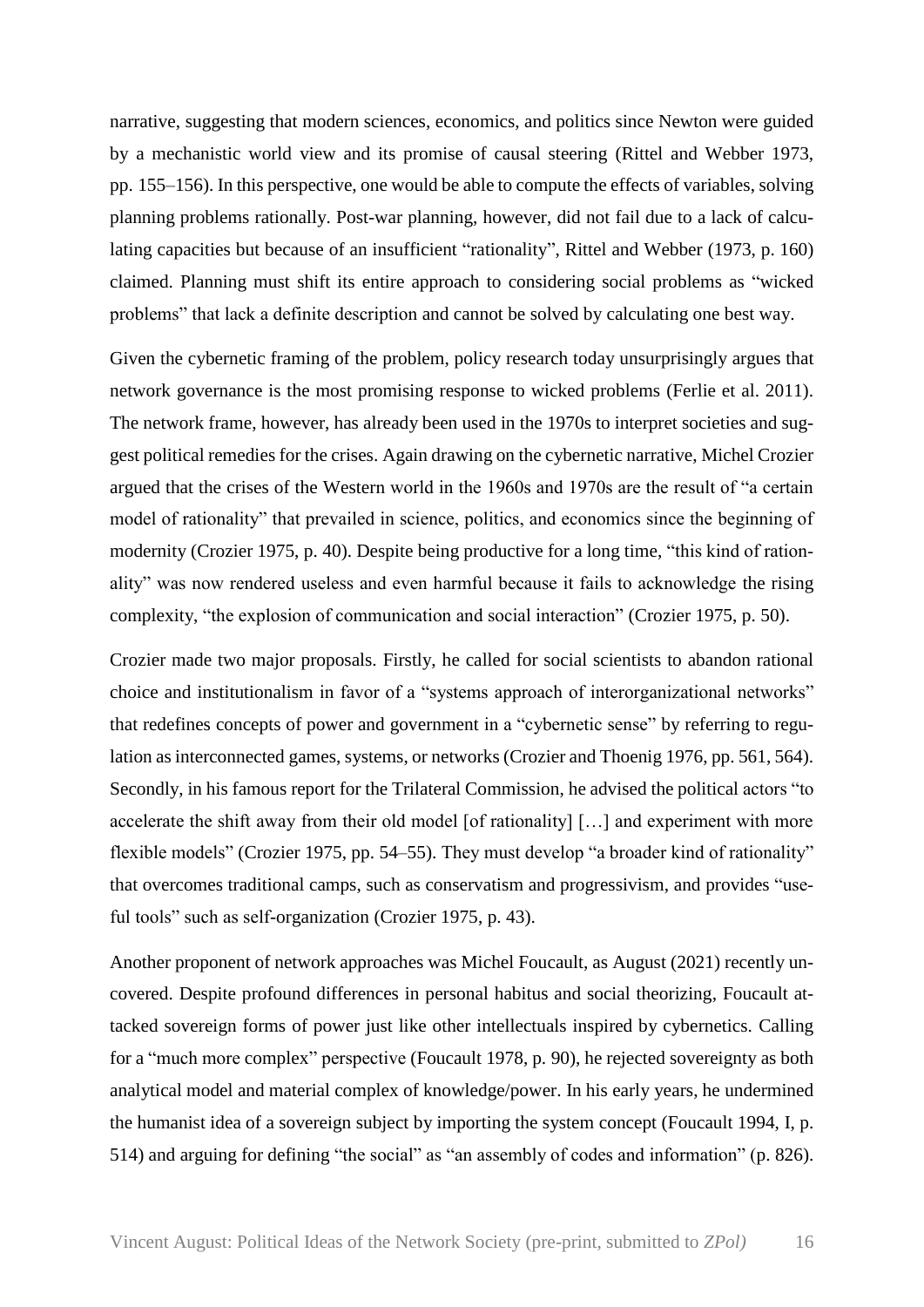In the 1970s, he then utilized cybernetic metaphors of networks and games to develop his theory of power as a centerless "self-reproducing" network (Foucault 1978, p. 93).

This imaginary led to a familiar narrative when responding to the crises of the 1970s. Like other cybernetically inspired authors, Foucault (1994, IV, p. 368) diagnosed the end of an era because the "political, economic, and social rationality of modern societies stumbles". Criticizing the hierarchical, representational post-war institutions, Foucault called for decentralization and flexibilization (e.g. Foucault 1994, IV, pp. 368-375). This would enable people to experiment with new forms of subjectivity and rationalities. Facilitating this "new age of curiosity", Foucault (1994, IV, pp. 108-109) proposed to proliferate "networks", diversify the "communication channels", and free "information" from any form of moral "protectionism" that restricts social experiments.

# *The network paradigm in digitalization research: Governance rationality and scientific narrative*

Of course, the above examples are only teasers for a more exhaustive portray of the rise of network ideas since the crises of the 1970s and early 1980s, which would have to include closer examinations of the contexts and theories. Their purpose here is to illustrate that it was possible to cast society in network terms even before computer networks such as the Internet took off. Coming from cybernetics, the narrative of "a new way of thinking" is a rhetorical device employed in the 1940/50s, the 1970s/80s, and today to bring about the very change that supposedly has already happened. Thus, the "network society" is not (only) the result of technological advances but (also) of interventions by consultants and intellectuals who pushed cybernetic network ideas to re-shape the way we view society and politics, including our concept of subjectivity, power, and governance.

In this final section, I reflect the merits of this insight for the dimensions advanced in the first chapter, that is, the analysis of governance rationalities and the methodological reflexivity of digitalization research. Regarding the latter, it is obvious that cybernetic network metaphors and narratives have been entertained frequently. In his bestselling book *The 4th Revolution*, Luciano Floridi declares that current technology initiated "a new era" in which the impact of information and connectivity requires to "update our philosophy" (Floridi 2014, pp. 23, viii). His version of a new kind of thinking goes on by framing subjectivity in technological terms. Iterating cybernetic ideas, he thinks that our self-understanding of subjectivity leaves the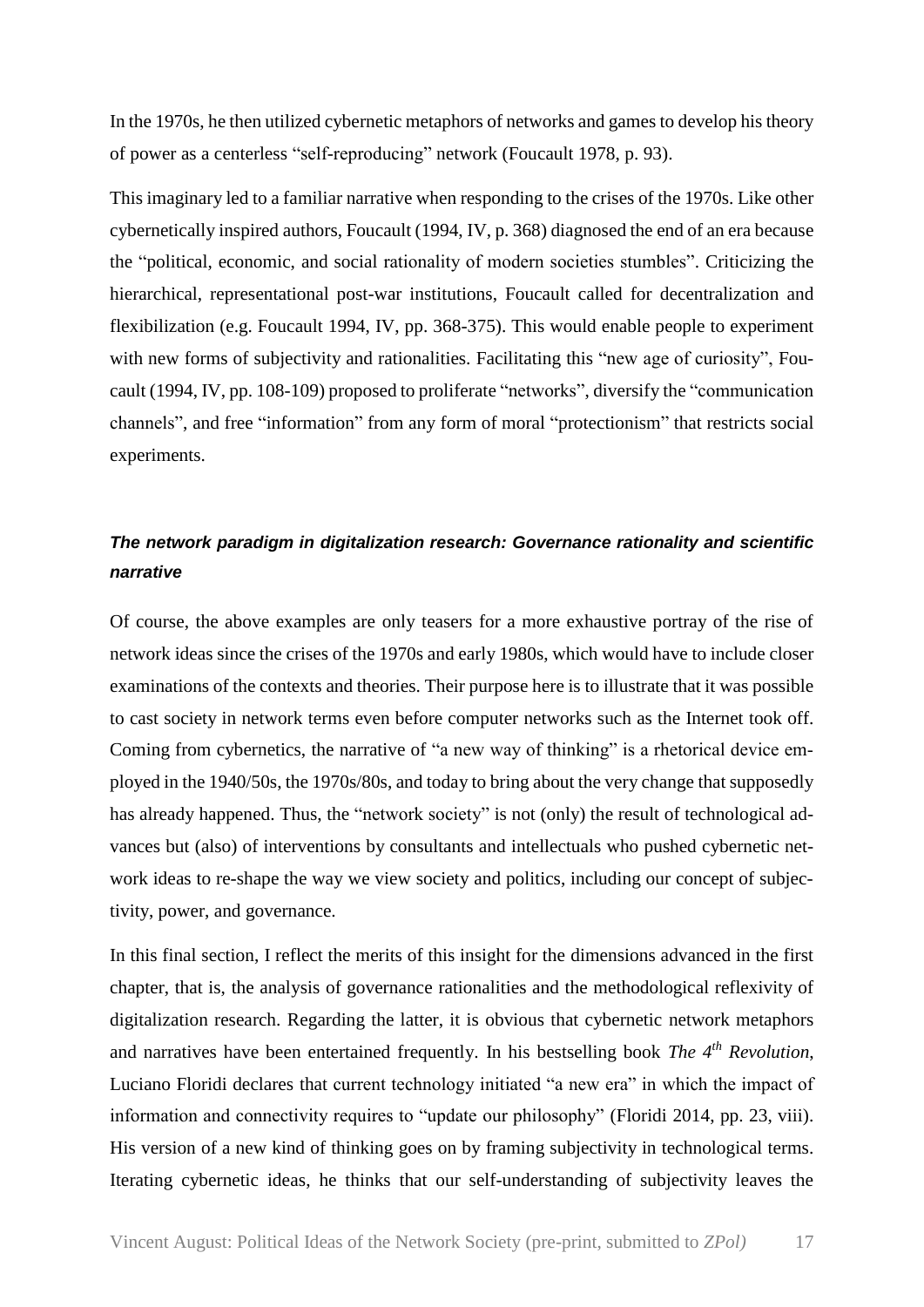modernist, Cartesian and Newtonian framework behind, abandons humanist distinctions, and acknowledges the "intrinsically informational nature of human identity" (Floridi 2014, pp. 95– 98, quote on p. 96). Floridi repeats the cybernetic narrative when stating that *this* is the "forth revolution" after Copernicus, Darwin, and Freud.<sup>10</sup>

In another contribution, Stalder (2018) employs cybernetic concepts and narratives to explain the digital society. He, too, declares a new "culture of digitality" is coming, while diagnosing an "erosion of old cultural forms, institutions, and certainties" (Stalder 2018, p. 3). This cybernetic motive comes as no surprise, as Stalder draws heavily on cybernetics enthusiast and counterculture icon Marshall McLuhan. In contrast to Floridi, however, Stalder does not refer to technology as the sole cause for the spotted transformation. Rather than using this shortcut, he draws on the original narrative and refers to an explosion of diversity and complexity that undermines the old rationality (Stalder 2018, p. 4). The new cultural forms nevertheless depend on the rise of network technologies, and they are inspired by the beliefs of the tech community (Stalder 2018, pp. 48–57). Perpetuating this technological tradition, Stalder then uses cybernetic vocabularies such as referentiality to describe the social world and argue that the digital condition is characterized by openness, connectivity, and networks: It offers "new possibilities for constituting and connecting various human and nonhuman actors" (Stalder 2018, p. 9).

These diagnoses from digitalization research often include a political prognosis that mirrors cybernetic's idea of diverse, flexible, and self-regulated networks. Legal scholar Thomas Vesting, whom I mentioned in the introduction, argues that the rise of computers networks results in a cultural change that will overcome representational politics for self-organization in networks (Vesting 2018, p. 162). Likewise, Floridi (2014, pp. 176–178) states that the digital revolution yields a "networked idea of political interactions" in which "agile, temporary" forms of aggregation transform democracy. Despite the state's efforts to keep his "sovereign" position, the digital transformation leads to a "flexible multi-agent system". This system accommodates the rise of consensus-based project groups that overcome "old, rigid boundaries, represented by social classes, political parties […], physical barriers, and so forth".

Finally, Stalder comes to a similar assessment. His diagnosis first re-iterates the cybernetic conviction that the "overwhelming complexity" undermines any attempt of intentional steering (Stalder 2018, p. 175). Hence, representative-democratic institutions are largely absent in his

<sup>&</sup>lt;sup>10</sup> While my examples are larger social self-interpretations, digitalization research should not be calmed because it turned to detailed empirical studies. Often, mini-narratives prevail in these contexts, for instance when declaring that the digital world cannot be explained by older democratic theory or when arguing that the surplus of connectivity through social media would generate a completely new phenomenon.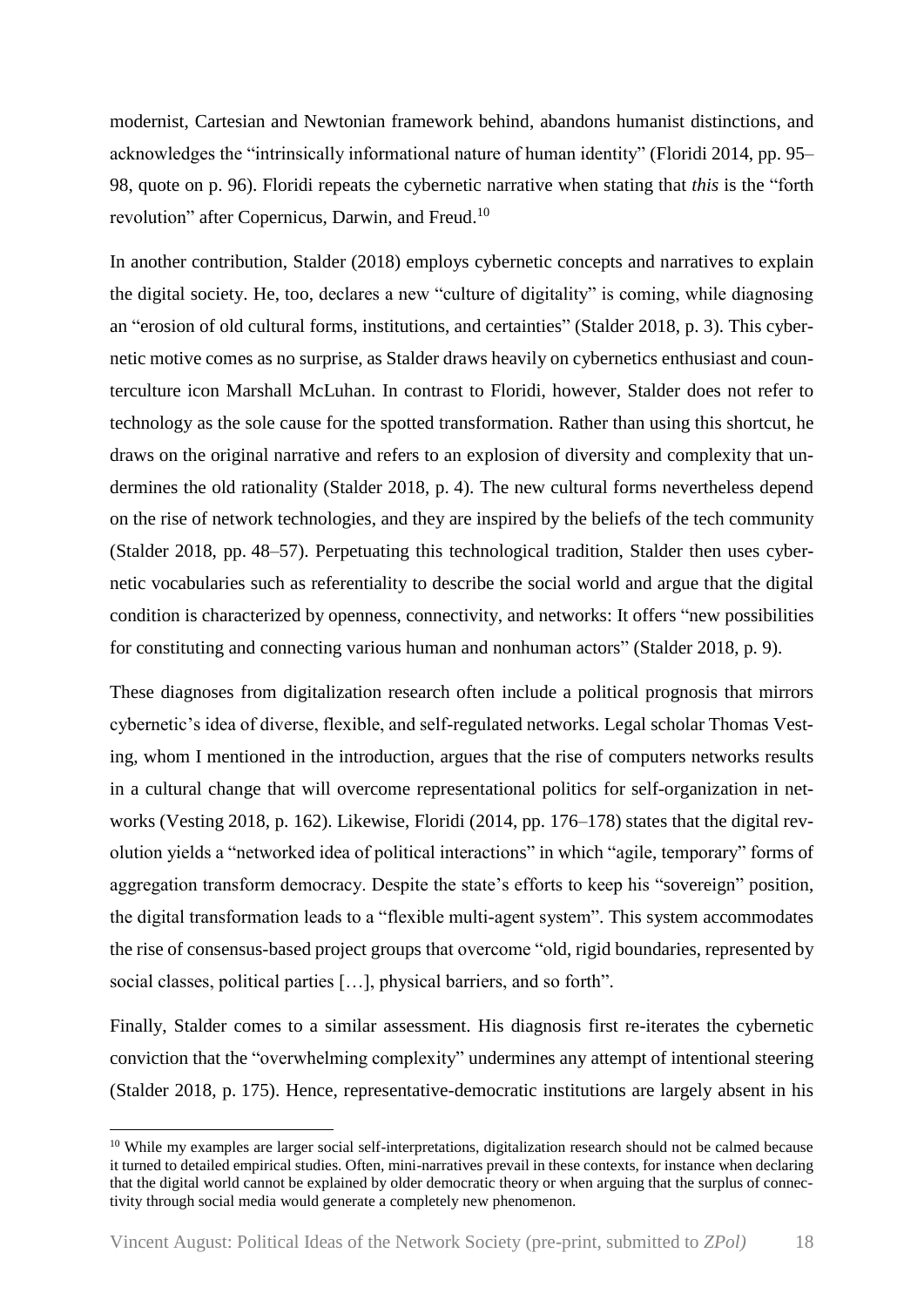examination of the digital society (Berg et al. 2020, pp. 15–16). Instead, he focuses on two different paths network forms can take, cautions against a manipulative use of monopolized networks, and strongly supports self-organized networks characterized by direct cooperation, tight social ties, and consensus (Stalder 2018, p. 153). This makes him a proponent of the countercultural "communalism" (Turner 2010, pp. 32-33, 256-257).

In all of these cases, the researchers present us with an evidence-based evaluation and prognosis, yet they interpret and extrapolate the evidence through the lens of cybernetics. In consequence, they repeat rhetorical tropes such as "new age" and "new thinking", they cast society in terms of complexity and connectivity, real time processing and networks, and they follow cybernetics' perspective in declaring representative, sovereign-centered models of government as outdated and flexible models of self-organization as the suitable option for the future. As the researchers do not reflect critically on their own interpretive lens, it is perfectly possible that their diagnoses are only an artefact of the cybernetic concepts and narratives, and that they underestimate the plurality and merits of other pathways into the future.

Moreover, it takes no wonder that their political diagnoses are close to statements from activists, such as Clark, or management theorists. Network governance theory, for instance, prolongs the critique of hierarchical forms of regulation known from cybernetics. They repeat the causal argument that due to the "complexity, dynamics, and diversity" of current societies "governance itself should be dynamic, complex and varied" (Kooiman 1993, p. 36), which leads them to antagonize against sovereign politics: "Sovereign forms of regulation would inevitably undermine the self-regulating capacity of the networks" (Sørensen and Torfing 2008a, p. 169).

Put bluntly, these network governance approaches attempt a transformation the state by reinterpreting the state as "facilitators" of network self-regulation. State agencies, then, are supposed to "design" and manage networks, in which stakeholders build "co-arrangements" and negotiate policies (Klijn and Edelenbos 2008; Sørensen and Torfing 2008a). Moreover, shifting the state's self-understanding towards a reflexive governance of interactions is accompanied by a new self-interpretation of civil service agents. They should no longer envision themselves to be "rule-following bureaucrats" but "as creative, pragmatic, and engaged process facilitators" (Sørensen and Torfing 2008a, p. 171).

In practice, the Internet Governance Forum has been one of the most influential examples for this kind of network politics (Pohle and Thiel 2020). However, sovereignty is gaining supporters in digital politics, thereby questioning the discursive and institutional hegemony of network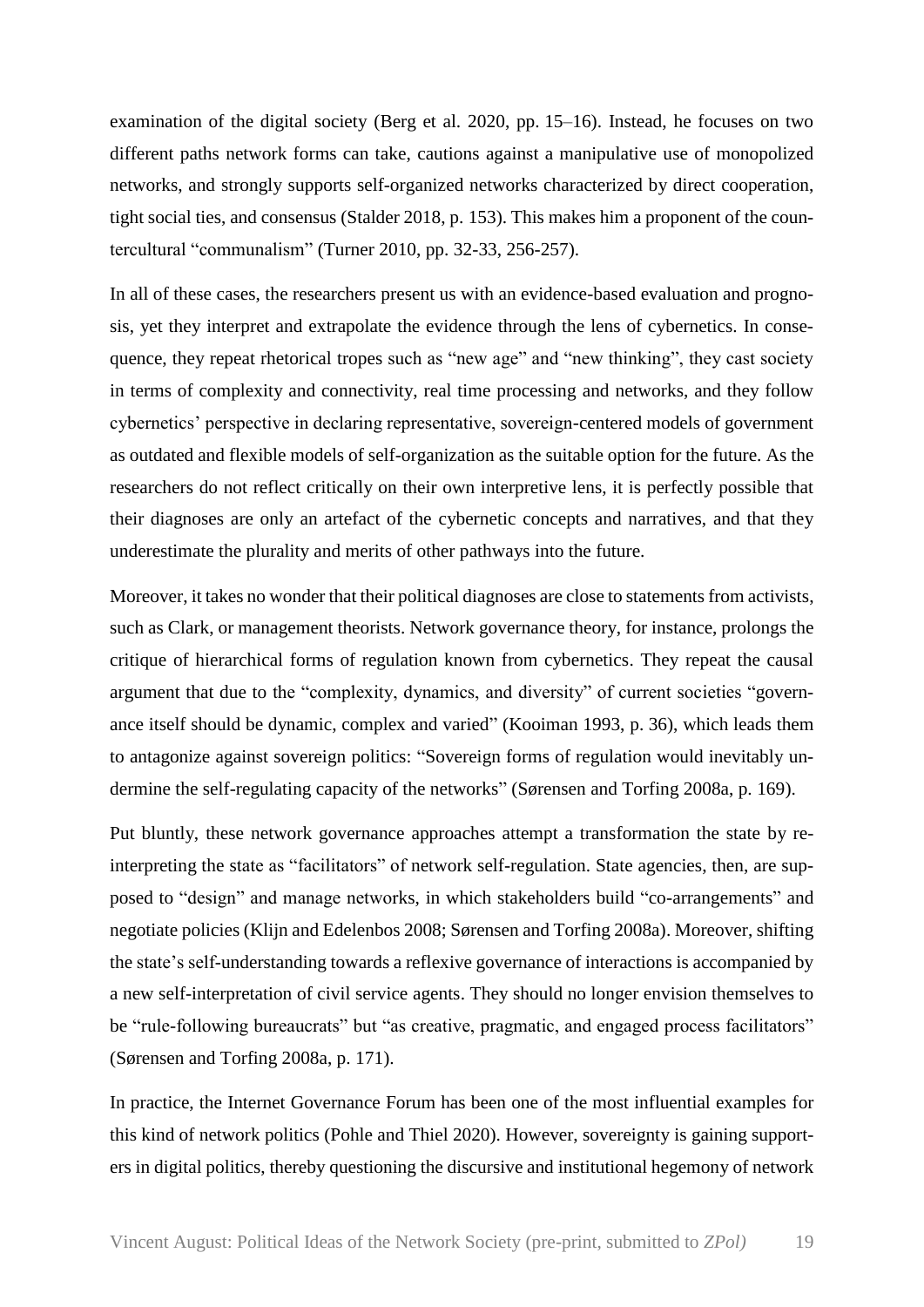approaches. Pohle and Thiel have named three main approaches applying the political tradition of sovereignty to Internet governance. The *first* focuses on "state autonomy and the security of national infrastructures" (2020, p. 8), refining the cybersecurity debate and strengthening the protective dimension of states. The *second* one stresses the relevance of digital technology for economic prosperity, reviving the state as an economic actor. Finally, the *third* one stresses the individual self-determination, reviving the sovereign subject that may invoke the state to safeguard individual autonomy.

Thus, all three approaches to digital sovereignty are firmly rooted in a different, ontological epistemology and a different vision of the core actors, dynamics, and political institutions of a digital society. As they diverge in terms of polity and politics, network and sovereignty rationalities also have different policy preferences. The network rationale favors "open data" and weak copyright regulations as they provide unregulated data for the users to experiment and create innovations free from pressures of morals or profit (Ganz 2018, pp. 151–159). In contrast, sovereignty advocates will support the rights and autonomy of sovereign data subjects, for instance by data protection, upholding copyrights, or installing measures to counter hate speech or fake news (Pohle and Thiel 2020, pp. 10–11, 2019, p. 70; Hummel et al. 2021). In many ways, these measures address un-intended consequence of early network approaches that wanted the Internet and information to stay free from any protectionism (see Clark or Foucault above). Sovereignty seizes the frictions between network narrative and reality to present itself as the actual option for governance in the digital society.

# **Conclusion**

In this article, I argued for an interpretive approach to digitalization research that analyzes the concepts, narratives, and belief systems in digitalization debates. Such an approach adds to the growing body of research that stresses the contingent relationship of (democratic) governance and (digital) technology. This relationship is characterized by a double contingency as both technology and democratic governance can take different forms and develop in co-dependency. Social self-interpretations shape this relationship and thus the future of the digital society.

I showed that digitalization research will therefore benefit from incorporating a research perspective drawing on political theory, critical conceptual history, and the sociology of knowledge. Firstly, analyzing the connection of epistemology, social imaginary, and political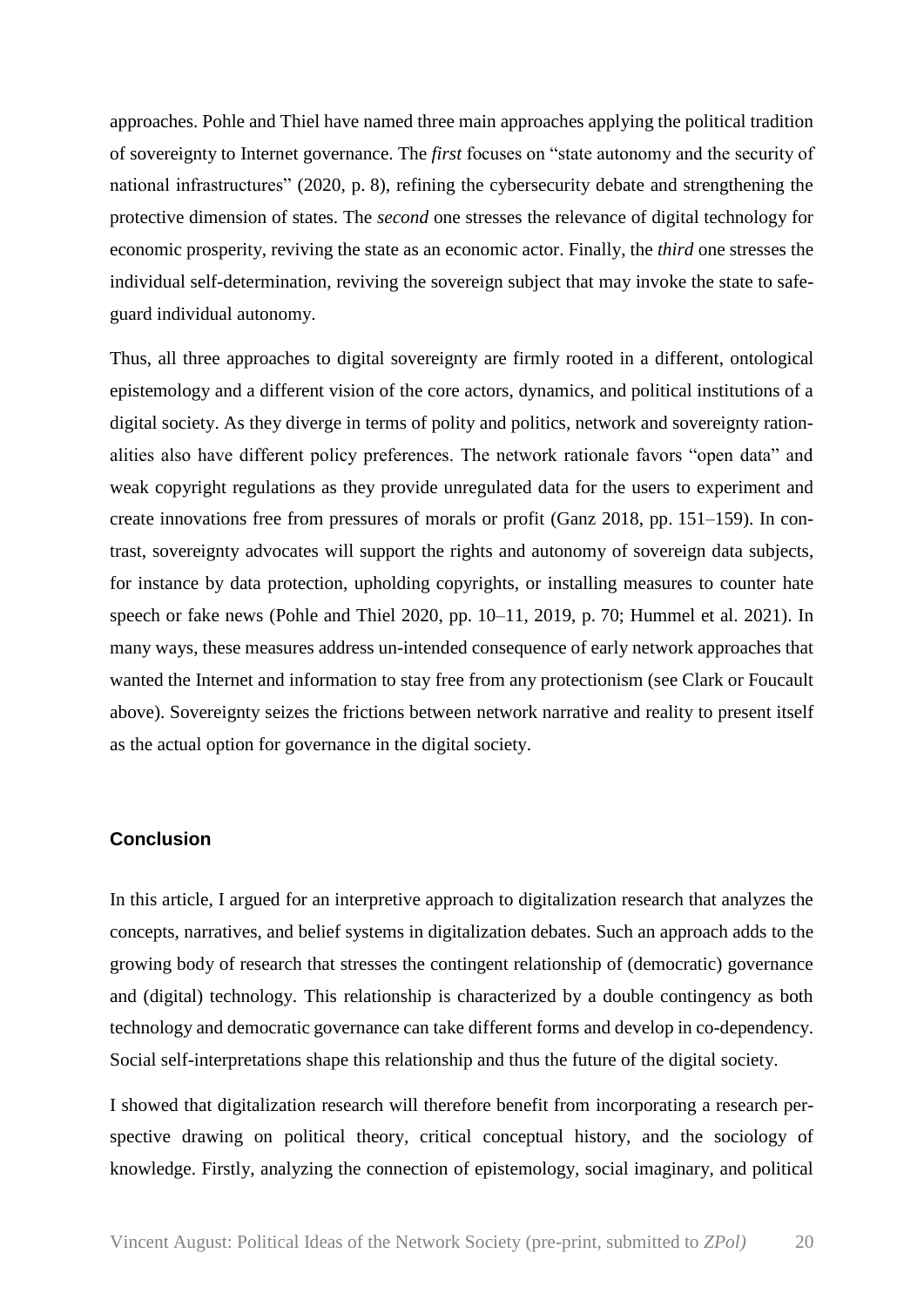proposals will yield a tableau of the divergent visions of a network society. Historicizing these belief systems criticizes supposedly self-evident assumptions and unlocks empirical experiences and intellectual reflections that offer insight into the blind spots and un-intended consequences of their governance rationales. Secondly, a critical conceptual analysis of the metaphors and narratives in digitalization debates enhances the *reflexivity of digitalization research.*  A critical analysis locates the narratives researchers tell and illuminates alternative hypotheses and explanations.

Further research will have to put flesh to the bones of this methodological proposal. Here, I outlined some aspects of a network paradigm that emerged from a cybernetic tradition. Appreciated by researches and political actors, it holds a social and political imaginary revolving around metaphorical concepts such as networks and systems, connectivity and complexity. From this frame of reference, it re-defines subjectivity and develops a concept of governance that highlights the creativity of diverse self-organizing networks. Of course, this framework allows for variations in explaining the supposed necessity of a new governance and in the concrete design of it. The common narrative, however, is that hierarchical and representative, moralistic and rationalistic concepts of governance are outdated and must be replaced to adapt to the structural transformation of society.

In my brief illustration, I questioned this narrative by historicizing its use in the debate on digitalization and by demonstrating the existence of other governance rationalities that follow divergent patterns of epistemology, social imaginary, and political proposals. While sovereignty is an obvious alternative as network approaches antagonized against it since cybernetics, other candidates easily come to mind. The rise of microelectronics and computer networks, for instance, also pushed the *neoliberal utopia of a transparent and rational society* (August and Osrecki 2019). Rooted in a mechanistic epistemology, the liberal-economic tradition stresses the relevance of transparent information for steering the behavior of government officials and for rationalizing decision-making since the enlightenment. In the neoliberal approach, data availability therefore is means to a modernist idea of better governance, whereas the network paradigm favors "openness" for rather different reasons. Their shared interest in openness, however, can provide opportunities for either cooperation or contestation.

Further research will have to elaborate these sketches of governance rationalities beyond the network approach. Here, they merely suggest that, contrary to the claims of the network paradigm, there are other viable ways of envisioning the digital society. These divergent pathways provide affordances for coexistence, cooperation, and confrontation, further complicating the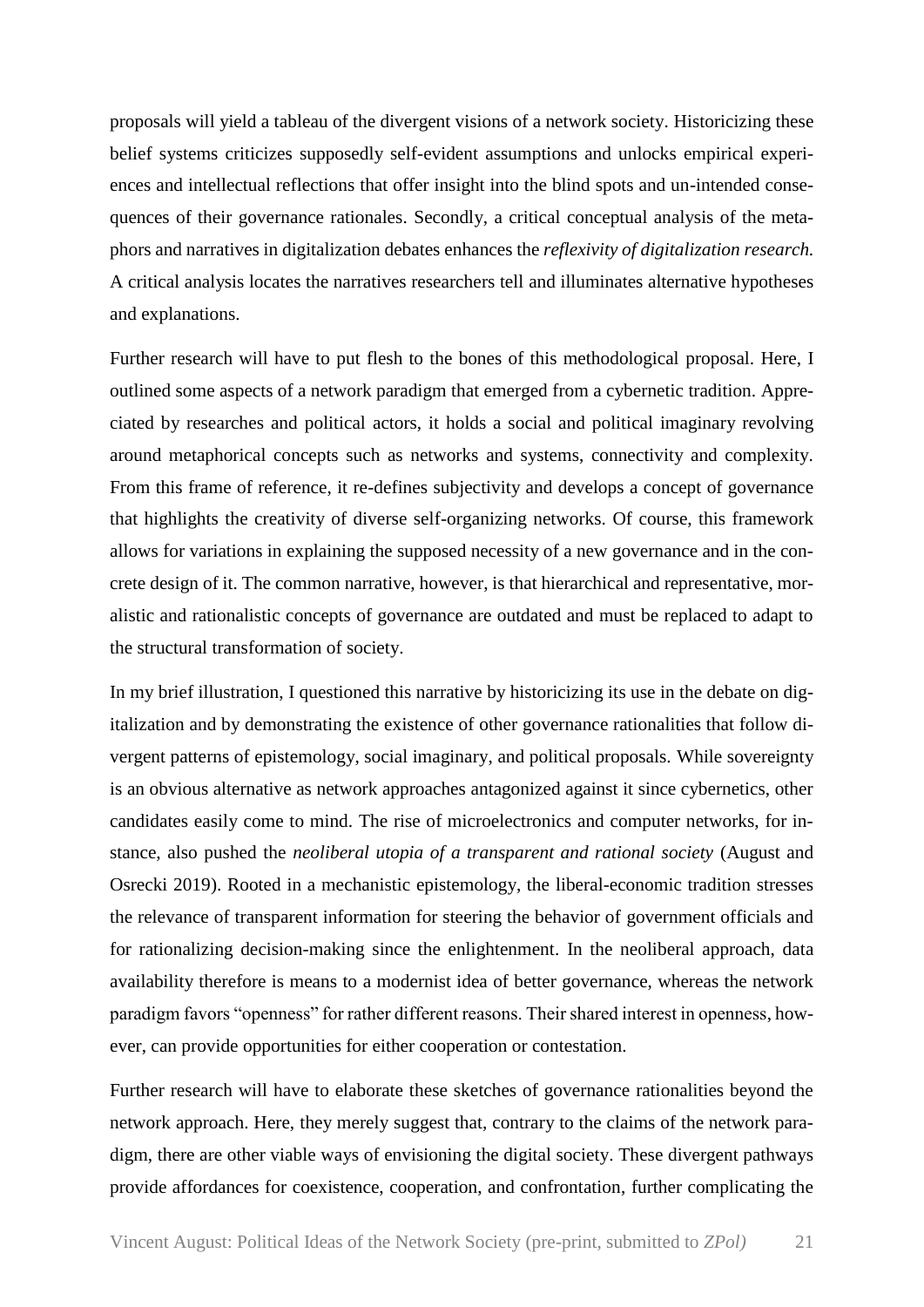dynamics of the field. Digitalization research can tackle this challenge by turning to interpretive approaches that analyze the schemes of perception, thought, and action in the network society debate.

## **References**

Ackoff, Russel L. 1979. The Future of Operational Research is Past. *The Journal of the Operational Research Society* 30 (2): 93–104.

Ashby, W. Ross. 1956. *An Introduction to Cybernetics*. New York: John Wiley & Sons.

August, Vincent. 2021. Network concepts in social theory: Foucault and cybernetics. *European Journal of Social Theory* 24 (online first).

August, Vincent and Fran Osrecki. 2019. Transparency Imperatives: Results and Frontiers of Social Science Research. In *Der Transparenz-Imperativ. Normen – Praktiken – Strukturen*, eds. Vincent August and Fran Osrecki, 1–34. Wiesbaden: Springer VS.

Australian Public Service Commission. 2007. *Tackling wicked problems. A public policy perspective*. Canberra.

Barbrook, Richard and Andy Cameron. 1996. The Californian ideology. *Science as Culture* 6  $(1): 44 - 72.$ 

Barney, Darin. 2013. *The Network Society*. Cambridge, Malden: Polity Press.

Bateson, Gregory. 1987. *Steps to an ecology of mind. Collected essays in anthropology, psychiatry, evolution, and epistemology*. Northvale, London: Aronson.

Beer, Stafford. 1959. What Has Cybernetics to Do with Operational Research? *OR* 10 (1): 1– 21.

Beer, Stafford. 1967. *Cybernetics and Management*. 2nd ed. London: English Universities Press. Berg, Sebastian, Niklas Rakowski and Thorsten Thiel. 2020. *The Digital Constellation*. Berlin: Weizenbaum Institute for the Networked Society.

Bevir, Mark. 2010. *Democratic Governance*. Princeton: Princeton University Press.

Bevir, Mark. 2013. *A Theory of Governance*. Berkeley: University of California Press.

Bevir, Mark. 2020. What is the decentered state? *Public Policy and Administration:*  095207672090499.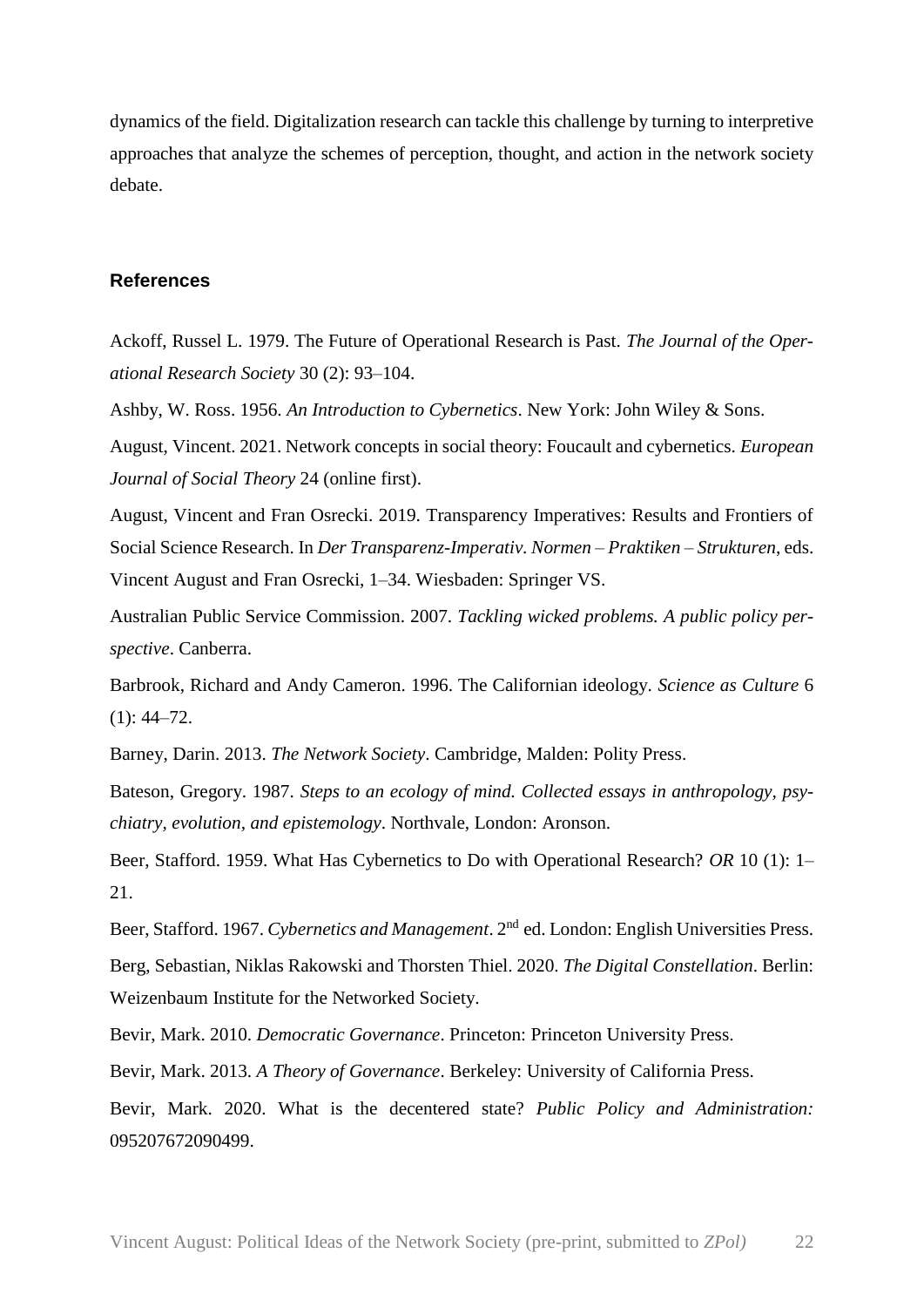Bevir, Mark and Jason Blakely. 2018. *Interpretive Social Science. An Anti-Naturalist Approach*. Oxford: Oxford University Press.

Bevir, Mark and Rod A. W. Rhodes. 2003. Searching for civil society: changing patterns of governance in Britain. *Public Administration* 81 (1): 41–62.

Bevir, Mark, Rod A. W. Rhodes and Patrick Weller. 2003. Traditions of governance. interpreting the changing role of the public sector. *Public Administration* 81 (1): 1–17.

Boltanski, Luc and Eve Chiapello. 2005. *The New Spirit of Capitalism*. London: Verso.

Boltanski, Luc and Laurent Thévenot. 1999. The Sociology of Critical Capacity. *European Journal of Social Theory* 2 (3): 359–377.

Boltanski, Luc and Laurent Thévenot. 2000. The reality of moral expectations: A sociology of situated judgement. *Philosophical Explorations* 3 (3): 208–231.

Boltanski, Luc and Laurent Thévenot. 2006. *On Justification. Economies of Worth*. Princeton: Princeton University Press.

Boltanski, Luc and Laurent Thévenot. 2014. *Über die Rechtfertigung. Eine Soziologie der kritischen Urteilskraft*. Hamburg: Hamburger Edition.

Borucki, Isabelle, Dennis Michels and Stefan Marschall. 2020. Die Zukunft digitalisierter Demokratie – Perspektiven für die Forschung. *Zeitschrift für Politikwissenschaft* 30 (2): 359–378.

Bösch, Frank. 2013. Zweierlei Krisendeutungen. Amerikanische und bundesdeutsche Perspektivierungen der 1970er Jahre. *Neue Politische Literatur* 58 (2): 217–230.

Bostrom, Nick. 2017. *Superintelligence. Paths, Dangers, Strategies*. Oxford: Oxford University Press.

Bourdieu, Pierre. 2008. *The Logic of Practice*. Stanford: Stanford University Press.

Castells, Manuel. 2009. *The Rise of the Network Society*. Oxford: Wiley-Blackwell.

Clark, David. 1992. A Cloudy Crystal Ball. Visions of the Future. https://groups.csail.mit.edu/ana/People/DDC/future\_ietf\_92.pdf. Accessed 19 February 2021.

Crowley, Kate and Brian W. Head. 2017. The enduring challenge of 'wicked problems'. revisiting Rittel and Webber. *Policy Sciences* 50 (4): 539–547.

Crozier, Michel. 1975. Western Europe. In *The Crisis of Democracy. Report on the Governability of Democracies to the Trilateral Commission*, eds. Michel Crozier, Samuel P. Huntington and Joji Watanuki, 11–58. New York: New York University Press.

Crozier, Michel and Jean-Claude Thoenig. 1976. The Regulation of Complex Organized Systems. *Administrative Science Quarterly* 21 (4): 547–570.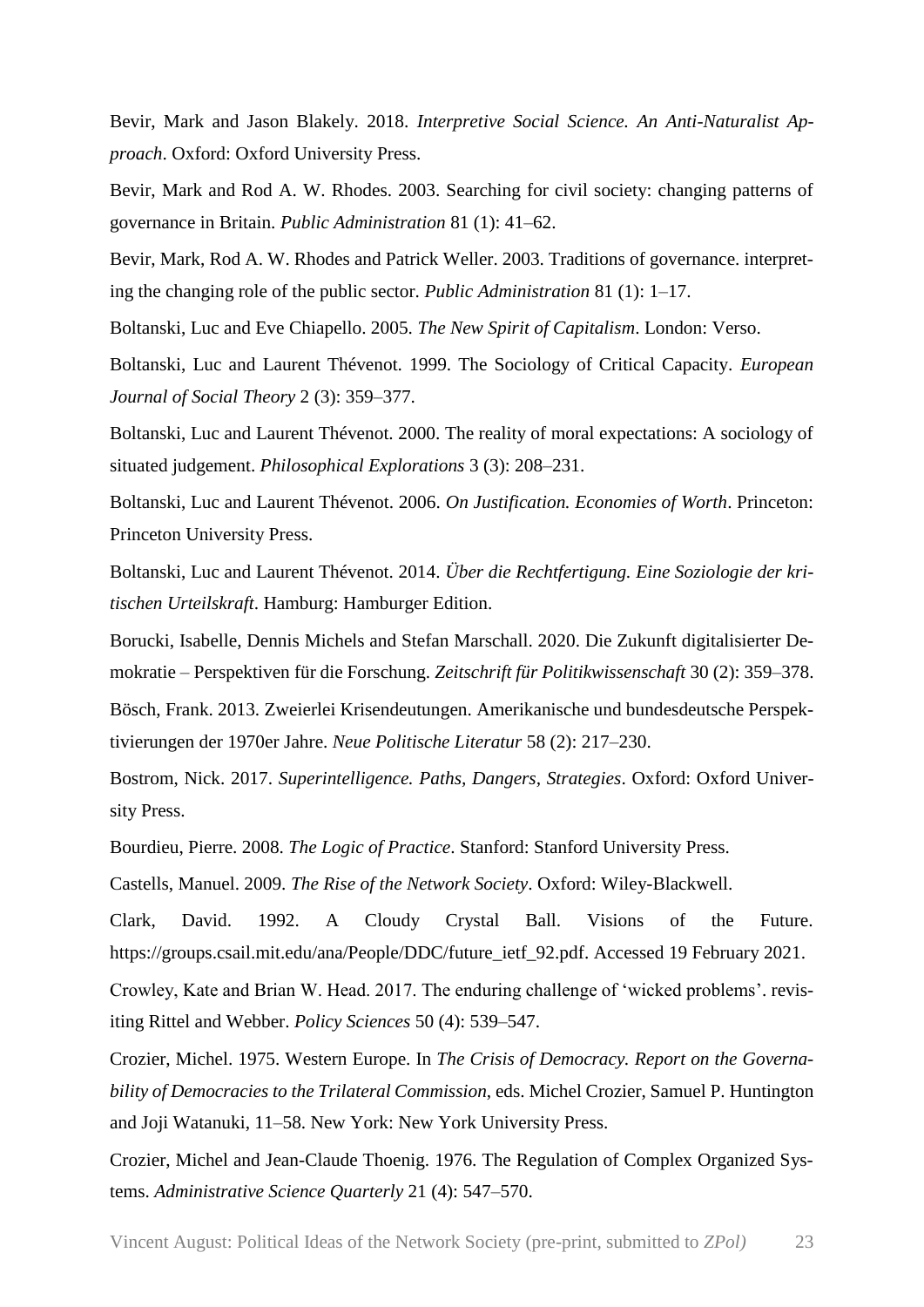Dahlberg, Lincoln. 2011. Re-constructing digital democracy. An outline of four 'positions'. *New Media & Society* 13 (6): 855–872.

Deutsch, Karl W. 1976. *The Nerves of Government. Models of Political Communication and Control*. 2nd ed. New York, London: The Free Press.

Dupuy, Jean Pierre. 2000. *The Mechanization of the Mind. On the Origins of Cognitive Science*. Princeton: Princeton University Press.

Eggers, William D. 2008. The changing nature of government. network governance. In *Collaborative Governance. A new era of public policy in Australia?*, eds. Janine O'Flynn and John Wanna, 23–28. Canberra: ANU Press.

Ellul, Jacques. 1964. *The Technological Society. With an Introduction by Robert K. Merton*. New York: Vintage Books.

Ferlie, Ewan, Louise Fitzgerald, Gerry McGivern, Sue Dopson and Chris Benett. 2011. Public Policy Networks and 'Wicked Problems'. A Nascent Solution? *Public Administration* 89 (2): 307–324.

Floridi, Luciano. 2014. *The 4th Revolution. How the infosphere is reshaping human reality*. Oxford: Oxford University Press.

Foerster, Heinz von. 1984. Principles of Self-Organization in a Socio-Managerial Context. In *Self-organization and management of social systems. Insights, promises, doubts, and questions*, eds. Hans Ulrich and Gilbert J. B. Probst, 2–24. Berlin, Heidelberg, New York, Tokyo: Springer.

Foerster, Heinz von. 2003. On Self-Organizing Systems and their Environments. In *Understanding Understanding. Essays on Cybernetics and Cognition*, 1–20. New York: Springer Verlag.

Foucault, Michel. 1978. *The History of Sexuality. Volume I: An Introduction*. New York: Pantheon Books.

Foucault, Michel. 1994. *Dits et Écrits. 1954-1988*. Paris: Gallimard.

Fox Keller, Evelyn. 2003. *Making Sense of Life. Explaining Biological Development with Models, Metaphors, and Machines*. Cambridge: Harvard University Press.

Fuist, Todd Nicholas. 2020. Towards a sociology of imagination. *Theory and Society* 49 (Online First).

Ganz, Kathrin. 2018. *Die Netzbewegung*. Opladen, Berlin, Toronto: Barbara Budrich.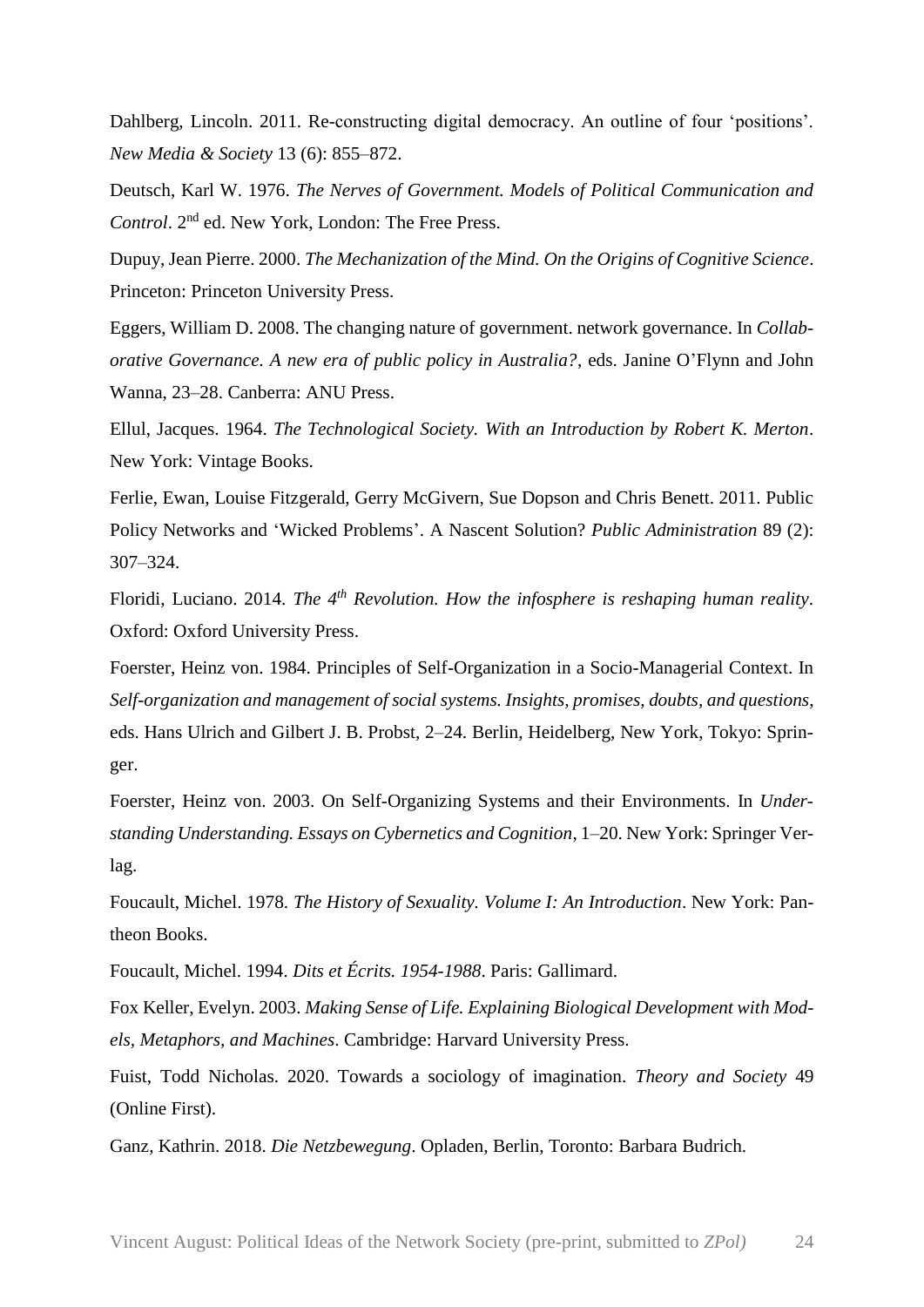Hagner, Michael. 2008. Vom Aufstieg und Fall der Kybernetik als Universalwissenschaft. In *Die Transformation des Humanen. Beiträge zur Kulturgeschichte der Kybernetik*, eds. Michael Hagner and Erich Hörl, 38–71. Frankfurt am Main: Suhrkamp.

Hayles, N. Katherine. 1999. *How We Became Posthuman. Virtual Bodies in Cybernetics, Literature, and Informatics*. Chicago: University of Chicago Press.

Helbing, Dirk, ed. 2019. *Towards Digital Enlightenment*. Cham: Springer International Publishing.

Horkheimer, Max. 1967. *Zur Kritik der instrumentellen Vernunft. Aus den Vorträgen und Aufzeichnungen seit Kriegsende*. Frankfurt am Main: Fischer.

Hummel, Patrik, Matthias Braun, Max Tretter and Peter Dabrock. 2021. Data sovereignty: A review. *Big Data & Society* 8 (1): 1-17.

Kaufmann, Mareile and Julien Jeandesboz. 2017. Politics and 'the digital'. *European Journal of Social Theory* 20 (3): 309–328.

Keller, Reiner. 2013. *Doing Discourse Research. An Introduction for Social Scientists*. London: SAGE Publications.

Klijn, Erik-Hans and Jurian Edelenbos. 2008. Meta-governance as Network Management. In *Theories of Democratic Network Governance*, eds. Eva Sørensen and Jacob Torfing, 199–214. Basingstoke: Palgrave Macmillan.

Kline, Ronald R. 2015. *The Cybernetics Moment. Or Why We Call Our Age the Information Age*. Baltimore: Johns Hopkins University Press.

Kooiman, Jan. 1993. Governance and Governability. Using Complexity, Dynamics and Diversity. In *Modern Governance. New Government-Society Interactions*, ed. Jan Kooiman, 35–48. London, Newbury Park, New Delhi: SAGE.

La Porte, Todd R. 1975. Organized Social Complexity. Explication of a Concept. In *Organized Social Complexity. Challenge to Politics and Policy*, ed. Todd R. La Porte, 3–39. Princeton: Princeton University Press.

Leendertz, Ariane. 2016. Das Komplexitätssyndrom. Gesellschaftliche , Komplexität' als intellektuelle und politische Herausforderung. In *Die neue Wirklichkeit. Semantische Neuvermessungen und Politik seit den 1970er-Jahren*, eds. Ariane Leendertz and Wencke Meteling, 93– 132. Frankfurt am Main, New York: Campus.

Leyva, Rodolfo. 2019. Towards a cognitive-sociological theory of subjectivity and habitus formation in neoliberal societies. *European Journal of Social Theory* 22 (2): 250–271.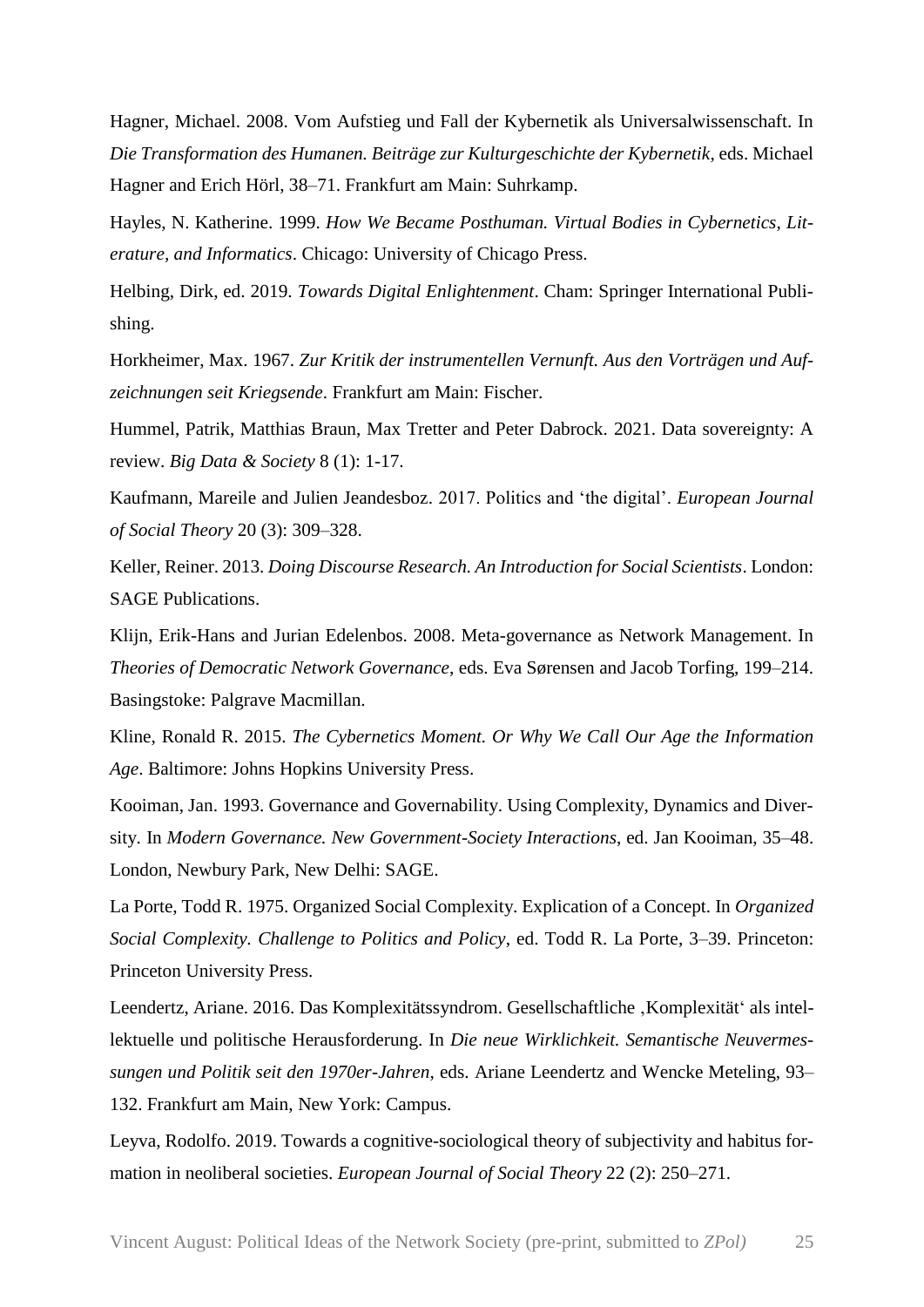Mager, Astrid and Christian Katzenbach. 2021. Future imaginaries in the making and governing of digital technology: Multiple, contested, commodified. *New Media & Society* 23 (2): 223– 236.

Marcuse, Herbert. 1982. Some Social Implications of Modern Technology. In *The Essential Frankfurt School Reader*, eds. Andrew Arato and Eike Gebhardt, 138–162. New York: Continuum.

Marcuse, Herbert. 2002. *One-dimensional man*. 2nd ed. London: Routledge.

Michalski, Wolfgang, Riel Miller and Barrie Stevens. 2001. Governance in the 21<sup>st</sup> Century: Power in the Global Knowledge Economy and Society. In *Governance in the 21st Century*, ed. OECD, 7–26. Paris: OECD Publishing.

Morozov, Evgeny. 2011. *The Net Delusion. The Dark Side of Internet Freedom*. New York: Public Affairs.

Münkler, Herfried. 2003. Politische Ideengeschichte. In *Politikwissenschaft. Ein Grundkurs*, ed. Herfried Münkler, 103–131. Reinbek bei Hamburg: Rowohlt.

Münkler, Herfried and Vincent Rzepka. 2015. Die Hegung der Öffentlichkeit. Der Challengeand-Response-Ansatz und die Genese des Liberalismus aus der Krise des Republikanismus. In *Neue Perspektiven der Ideengeschichte*, ed. Helmut Reinalter, 49–74. Innsbruck: Innsbruck University Press.

Pariser, Eli. 2012. *The Filter Bubble. What the Internet Is Hiding from You*. London: Penguin Books.

Pickering, Andrew. 2009. *The Cybernetic Brain. Sketches of Another Future*. Chicago: The University of Chicago Press.

Pohle, Julia and Thorsten Thiel. 2019. Digitale Vernetzung und Souveränität: Genealogie eines Spannungsverhältnisses. In *Internet und Staat. Perspektiven auf eine komplizierte Beziehung*, eds. Isabelle Borucki and Wolf J. Schünemann, 57–80. Baden-Baden: Nomos.

Pohle, Julia and Thorsten Thiel. 2020. Digital sovereignty. *Internet Policy Review* 9 (4).

Raphael, Lutz. 2019. *Jenseits von Kohle und Stahl. Eine Gesellschaftsgeschichte Westeuropas nach dem Boom*. Berlin: Suhrkamp.

Rehak, Rainer. 2021. "Action" and Ascription: On Misleading Metaphors in the Debate About Artificial Intelligence and Transhumanism. In *Transhumanism: The Proper Guide to a Posthuman Condition or a Dangerous Idea?*, eds. Wolfgang Hofkirchner and Hans-Jörg Kreowski, 155–165. Cham: Springer.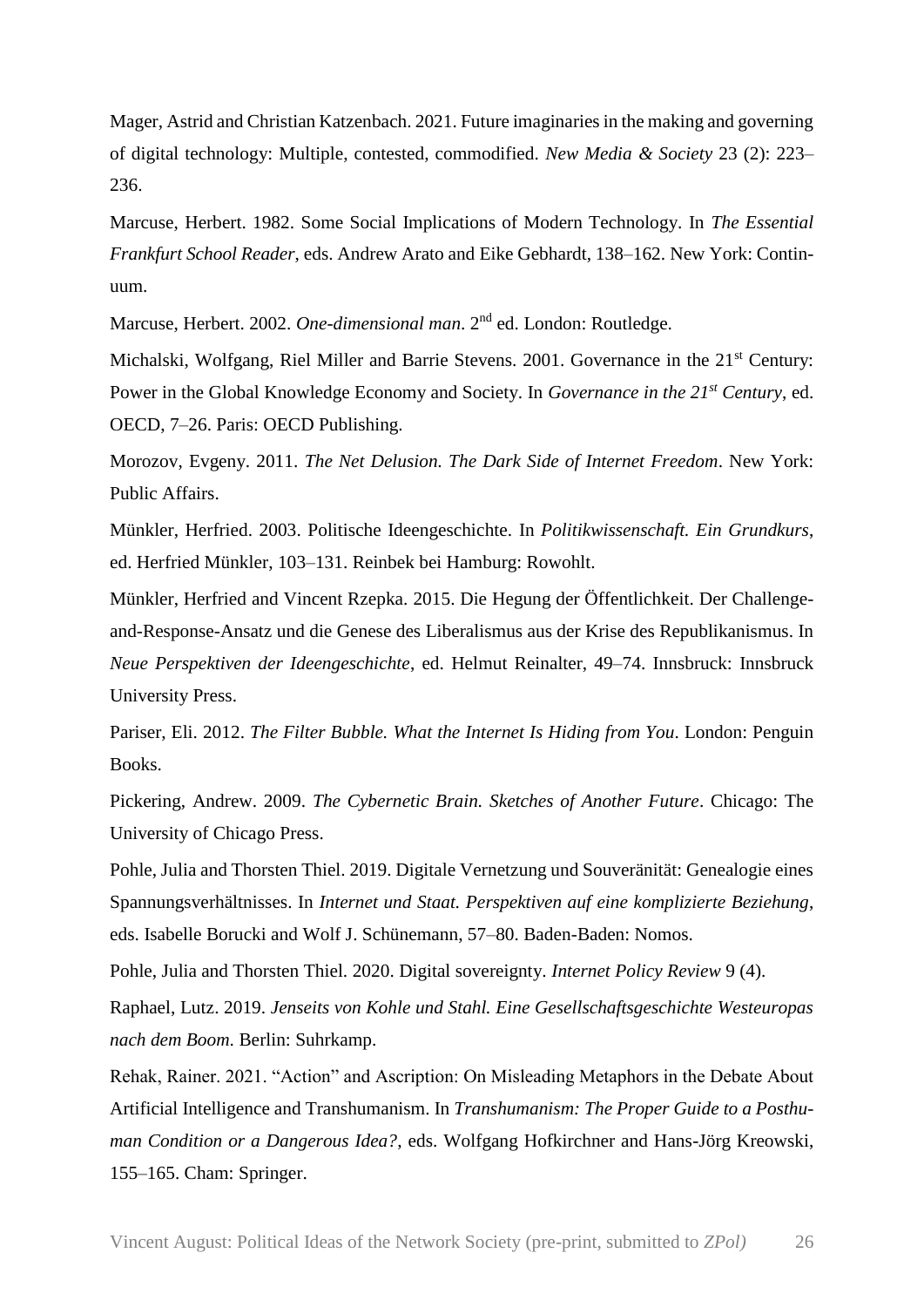Rittel, Horst W. J. and Melvin M. Webber. 1973. Dilemmas in a General Theory of Planning. *Policy Sciences* 4 (2): 155–169.

Rosa, Hartmut. 2004. Four levels of self-interpretation. A paradigm for interpretive social philosophy and political criticism. *Philosophy & Social Criticism* 30 (5-6): 691–720.

Rosa, Hartmut. 2015. *Social Acceleration. A New Theory of Modernity*. New York: Columbia University Press.

Sauer, Lieselotte. 1983. *Marionetten, Maschinen, Automaten. Der künstliche Mensch in der deutschen und englischen Romantik*. Bonn: Bouvier.

Savio, Mario. 2014. 'Bodies upon the gears'. Speech at FSM rally, Sproul Hall steps. 2 December 1964. In *The Essential Mario Savio. Speeches and Writings that Changed America*, ed. Robert Cohen, 185–190. Berkeley: University of California Press.

Schellnhuber, Hans J. 1999. 'Earth system' analysis and the second Copernican revolution. *Nature* 402 (S6761): C19-C23.

Schelsky, Helmut. 1961. *Der Mensch in der wissenschaftlichen Zivilisation*. Köln, Opladen: Westdeutscher Verlag.

Schimank, Uwe. 2006. *Teilsystemische Autonomie und politische Gesellschaftssteuerung. Beiträge zur akteurzentrierten Differenzierungstheorie 2*. Wiesbaden: VS Verlag für Sozialwissenschaften.

Scott, Bernard. 2004. Second‐order cybernetics. An historical introduction. *Kybernetes* 33 (9/10): 1365–1378.

Sørensen, Eva and Jacob Torfing. 2008a. Theoretical Approaches to Metagovernance. In *Theories of Democratic Network Governance*, eds. Eva Sørensen and Jacob Torfing, 169–182. Basingstoke: Palgrave Macmillan.

Sørensen, Eva and Jacob Torfing, eds. 2008b. *Theories of Democratic Network Governance*. Basingstoke: Palgrave Macmillan.

Stalder, Felix. 2018. *The Digital Condition*. Cambridge, Medford: Polity.

Straßenberger, Grit. 2018. Politikwissenschaftlicher Zugang zur Ideengeschichte. In *Handbuch Politische Ideengeschichte. Zugänge – Methoden – Strömungen*, ed. Samuel Salzborn, 2–8. Stuttgart: J.B. Metzler.

Turner, Alwyn W. 2008. *Crisis? What Crisis? Britain in the 1970s*. London: Aurum.

Turner, Fred. 2010. *From Counterculture to Cyberculture. Stewart Brand, the Whole Earth Network, and the Rise of Digital Utopianism*. Chicago: University of Chicago Press.